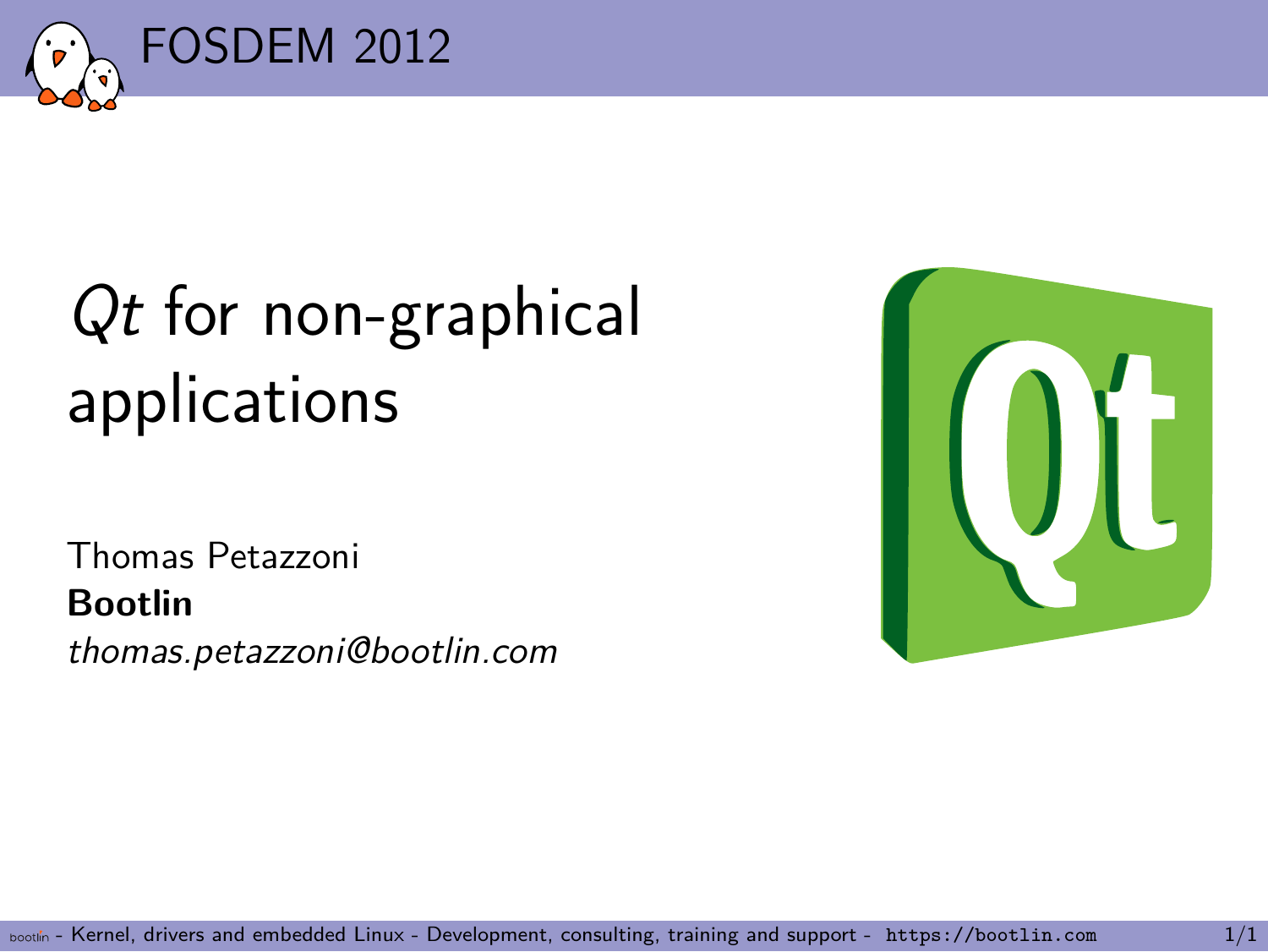### Thomas Petazzoni

- ▶ Embedded Linux engineer and trainer at Bootlin since 2008
	- ▶ Embedded Linux development: kernel and driver development, system integration, boot time and power consumption optimization, consulting, etc.
	- ▶ Embedded Linux, driver development and Android system development trainings, with materials freely available under a Creative Commons license.
	- ▶ https://bootlin.com
- ▶ Major contributor to Buildroot, an open-source, simple and fast embedded Linux build system
- ▶ Living in Toulouse, south west of France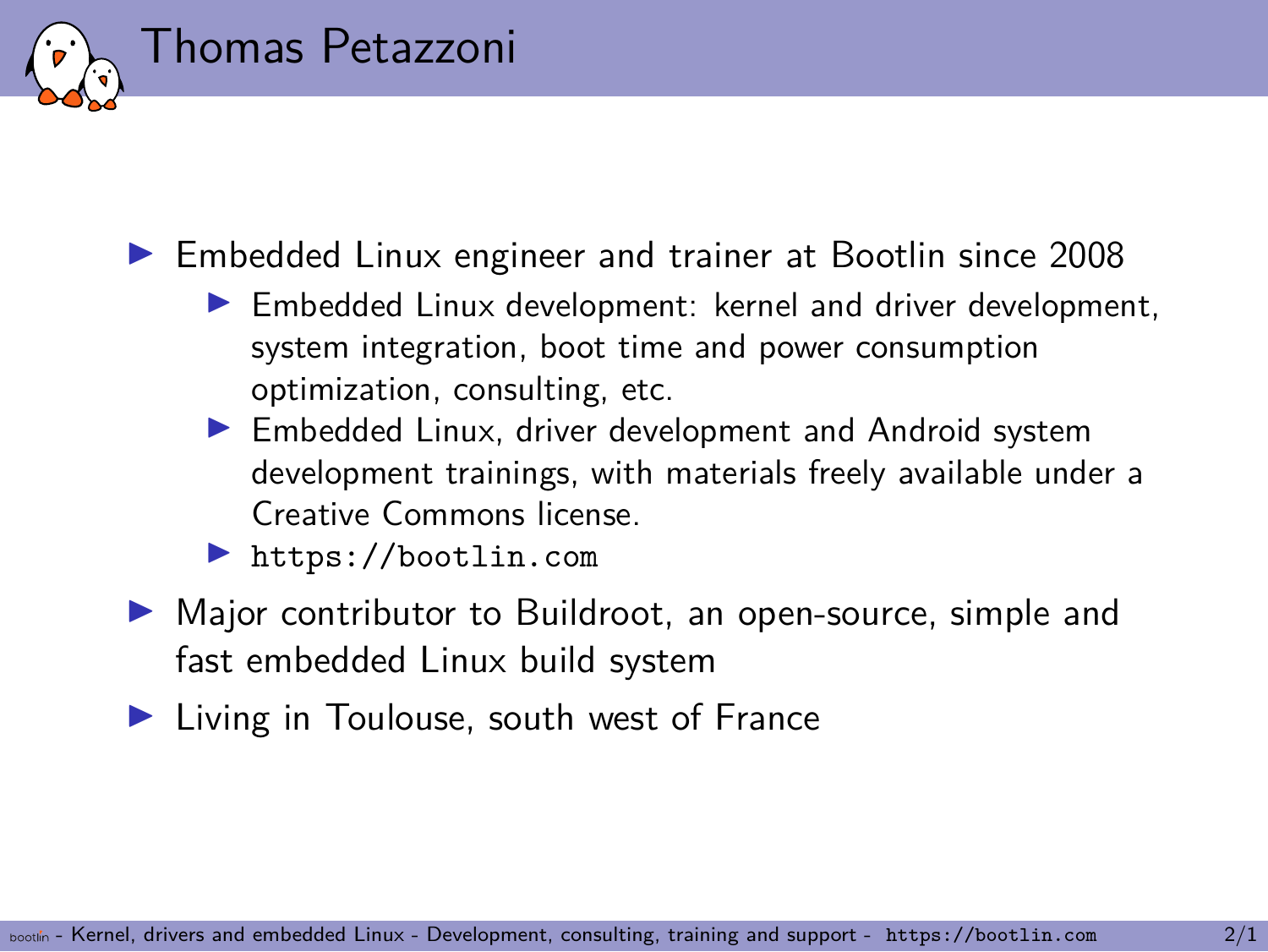

### ▶ Context and problem statement

- $\blacktriangleright$  Possible solutions
- ▶ Usage of Qt
	- ▶ Why Qt ?
	- $\blacktriangleright$  The signal/slot mechanism
	- $\blacktriangleright$  Usage of timers
	- ▶ Interaction with serial ports
	- ▶ Interaction with sub-processes
	- ▶ Interaction with network
	- ▶ Interaction with Linux Input devices

### $\blacktriangleright$  Conclusion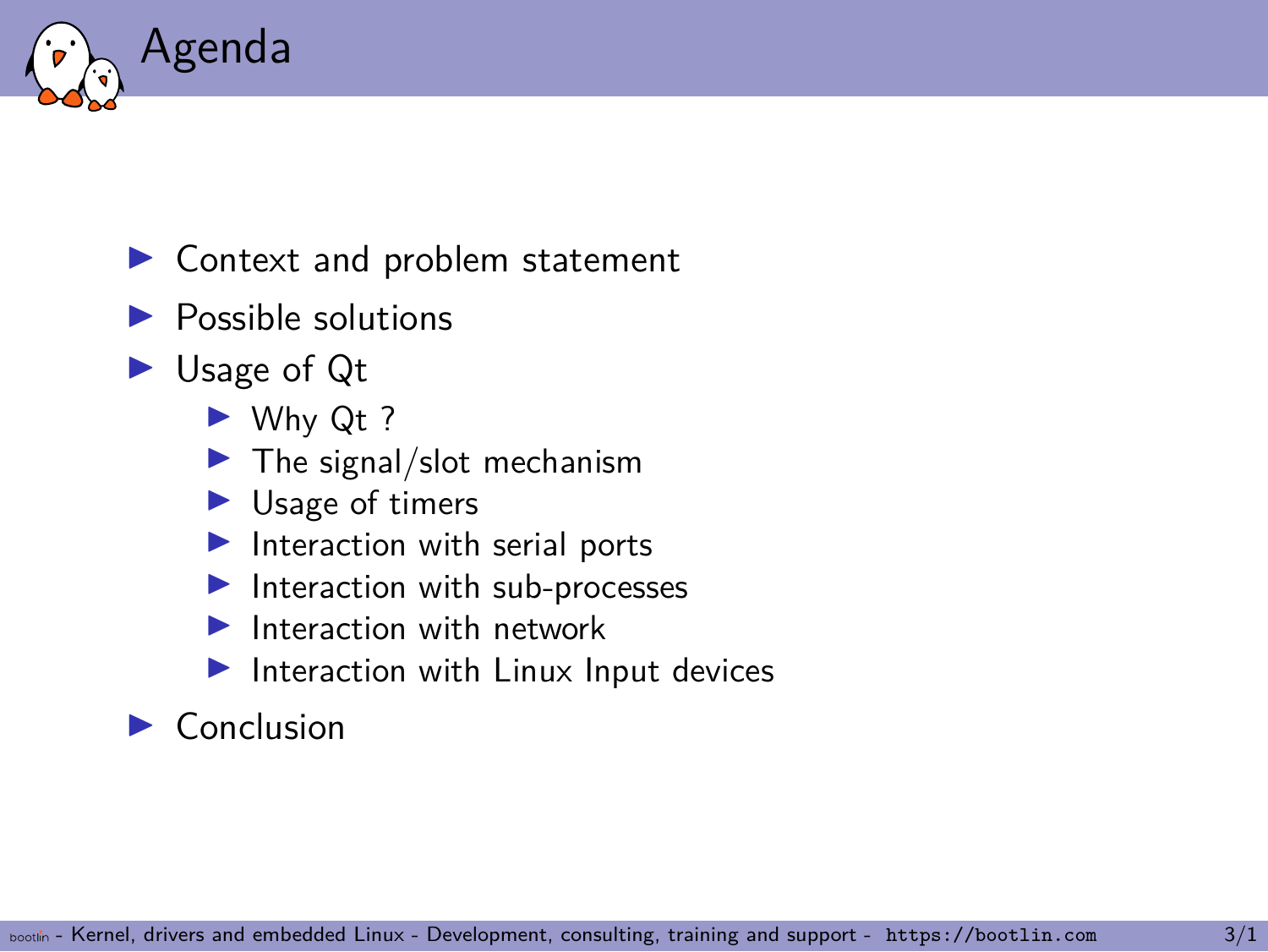Context and problem statement: hardware

#### ▶ ARM platform

- ▶ AT91-based
- $\blacktriangleright$  400 MHz
- ▶ 64 MB of RAM
- $\blacktriangleright$  128 MB Flash
- ▶ **No screen !**
- $\blacktriangleright$  Platform with multiple peripherals
	- ▶ GSM modem
	- ▶ active RFID reader
	- ▶ passive RFID reader
	- $\triangleright$  GPS
	- ▶ USB barcode reader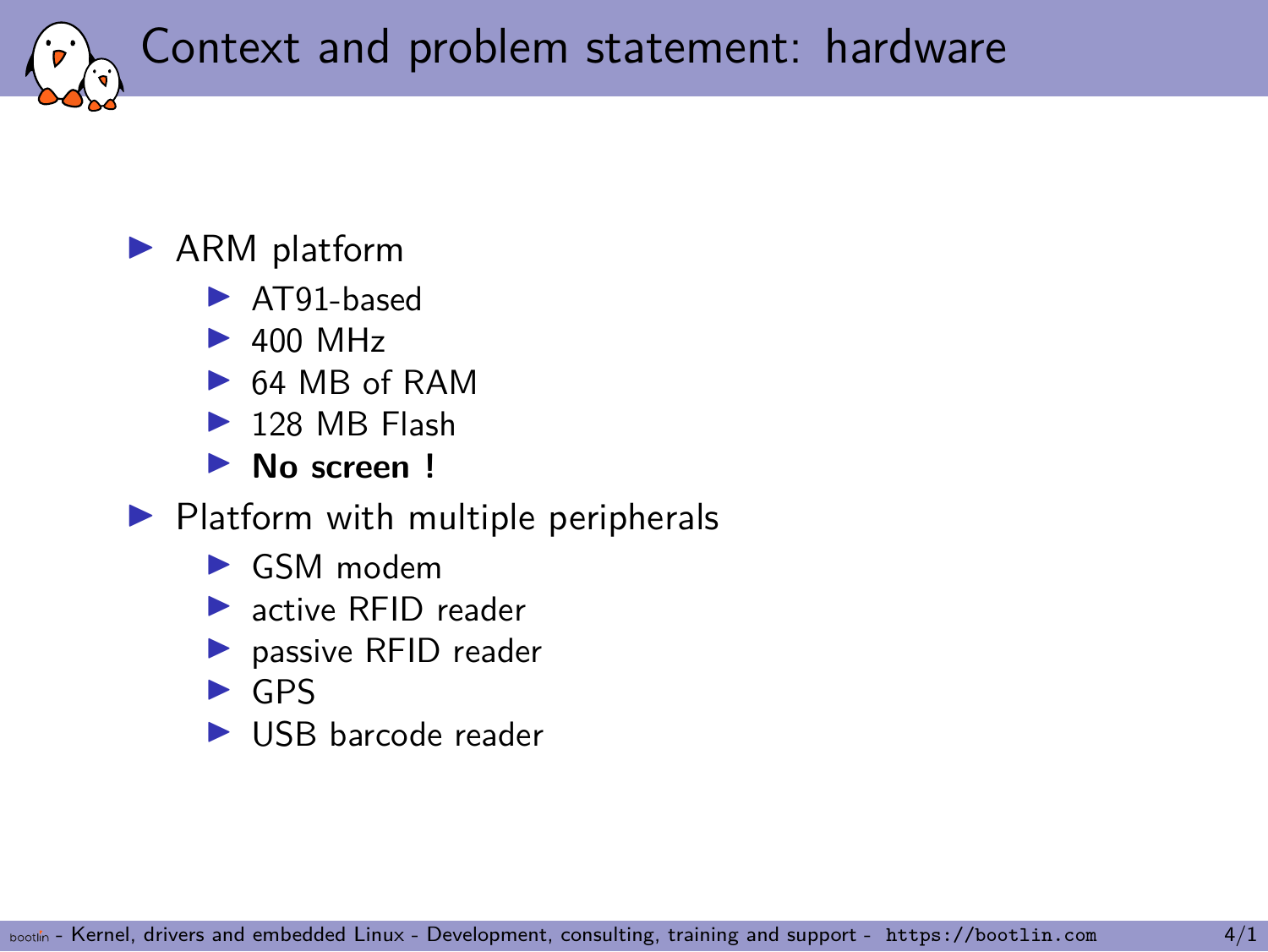Context and problem statement: application

Develop an application that:

- ▶ Communicates with an HTTP server over the GSM modem and/or a wired Ethernet connection
- ▶ Fetches an XML configuration from HTTP and parses it
- ▶ Handles events from RFID readers (serial port or Ethernet based) and USB barcode readers
- ▶ Manages timers per object seen through RFID (as many timers as objects seen)
- ▶ Controls the GSM modem to establish data connection and send/receive SMS
- ▶ Applies actions depending on the configuration and events
- ▶ Informs the HTTP server of events and actions happening
- ▶ Remains under a proprietary license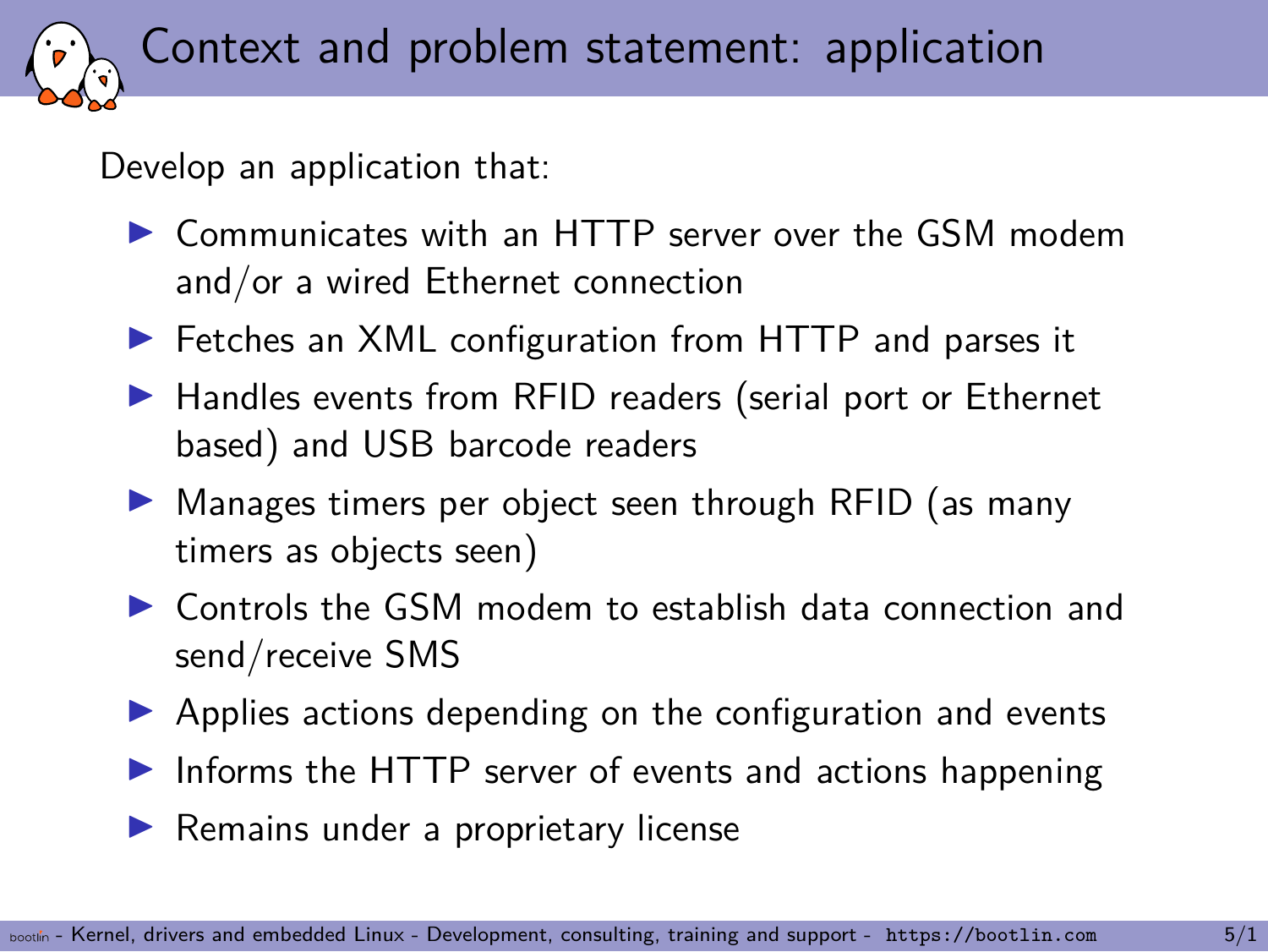### Possible solutions

### ▶ Write an **application in raw C**

- ▶ Use *libcurl* for HTTP communication
- ▶ Use *libxml2* or *expat* for XML parsing
- ▶ Manually implement, or use another library, for basic data structure management (linked lists, hash tables, etc.)
- ▶ As I don't like threads, use select () or poll() to handle events coming from the serial ports, the GSM modem, the network, the USB barcode reader, and the potential dozens or hundred of timers needed by the application to track objects.
- ▶ Write **a C application using** *glib* for event management and basic facilities (data structures, XML parsing, but requires *libsoup* for HTTP)
- ▶ Write an **application in Python/Ruby**

▶ Quite heavy interpreter, interpreted code (no compilation), etc. ▶ Application had to be developed in a short period of time, and had to adapt quickly to changes in the specification of its behaviour.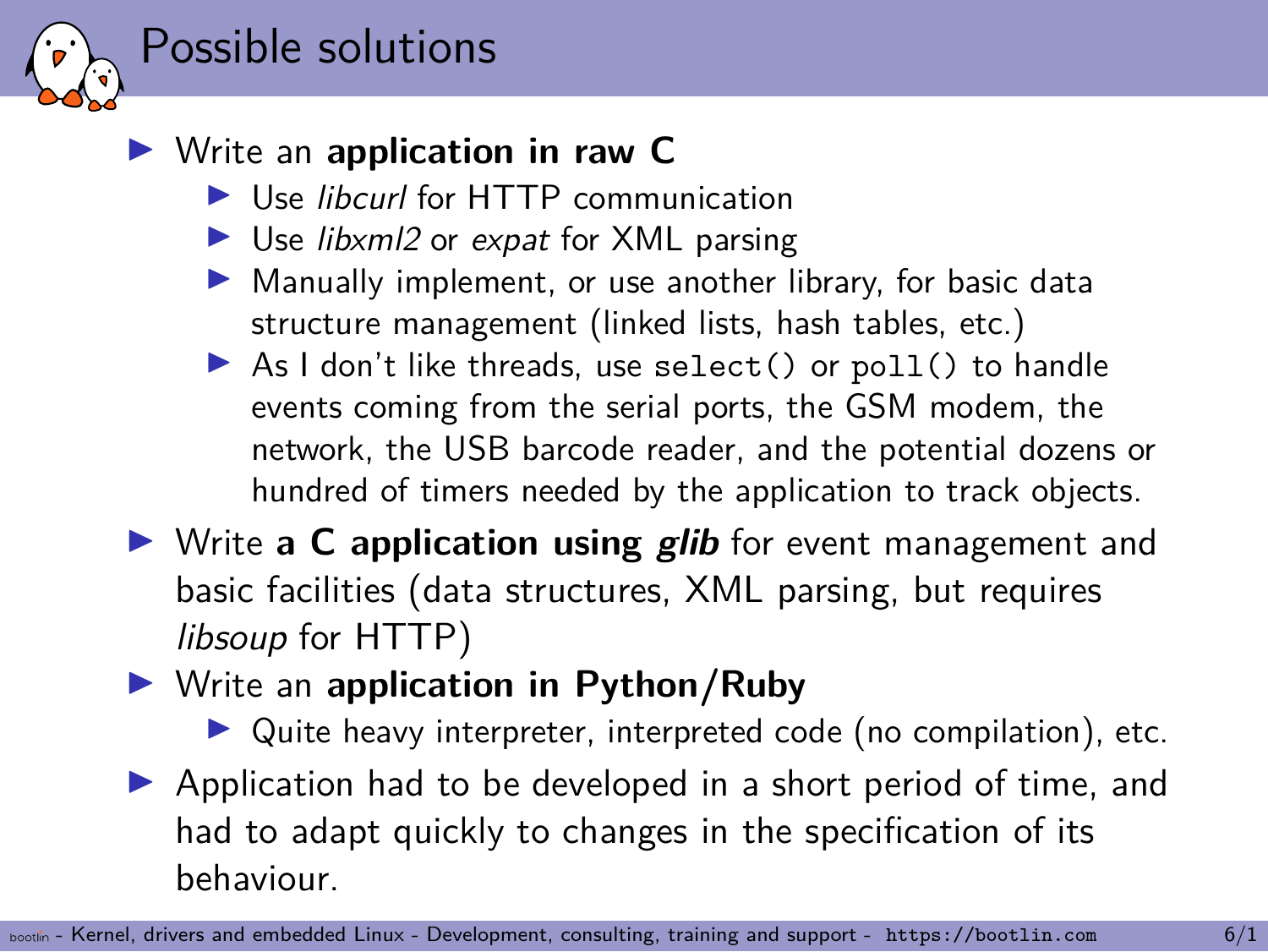▶ Qt is a cross-platform toolkit for application development ▶ Largely used and known as a graphical widget library, but Qt is far more than that.

▶ **QtCore**, event loop with an original signal/slot mechanism, data structures, threads, regular expressions

Qt features

- ▶ **QtNetwork** networking (TCP, UDP clients and servers made easy, HTTP, FTP support)
- ▶ **QtXml** for SAX/DOM parsing of XML files
- ▶ **QtXmlPatterns** for XPath, XQuery, XSLT and XML schema support
- ▶ **QtGui** for GUI widgets
- ▶ **QtMultimedia** for low-level multimedia functionality
- ▶ **QtOpenGL**
- ▶ **QtOpenVG**
- ▶ **QtScript**, an ECMAScript-based scripting engine
- ▶ **QtSQL** to query various databases
- ▶ **QtSvg**
- $\blacktriangleright$  and more.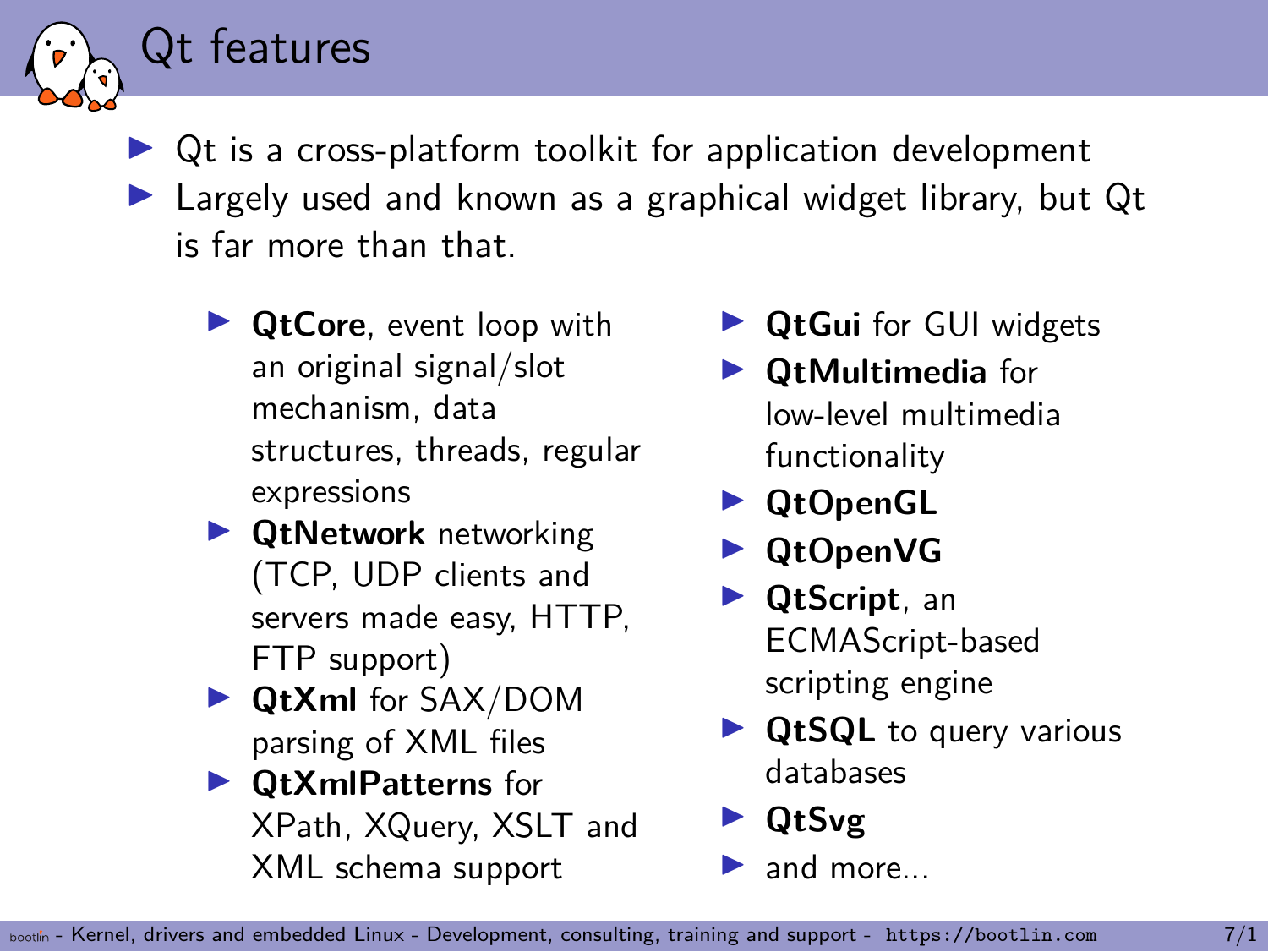

With *Qt*, we have :

- ▶ the benefits of a **compiled language**, C++ (checks at compile time, slightly better performance)
- ▶ an **ease of programming** approaching the one found in scripting languages such as Python or Ruby, with all the services provided by Qt
- ▶ a framework with an **excellent documentation**, many tutorials, forums
- ▶ a framework for which the **knowledge can be re-used** for other projects, in other situations
- ▶ a framework **licensed under the LGPL**, which allows development and distribution of proprietary applications Moreover :
	- ▶ We don't have huge performance constraints or real-time constraints
	- ▶ Our platform is big enough to handle a library such as *Qt*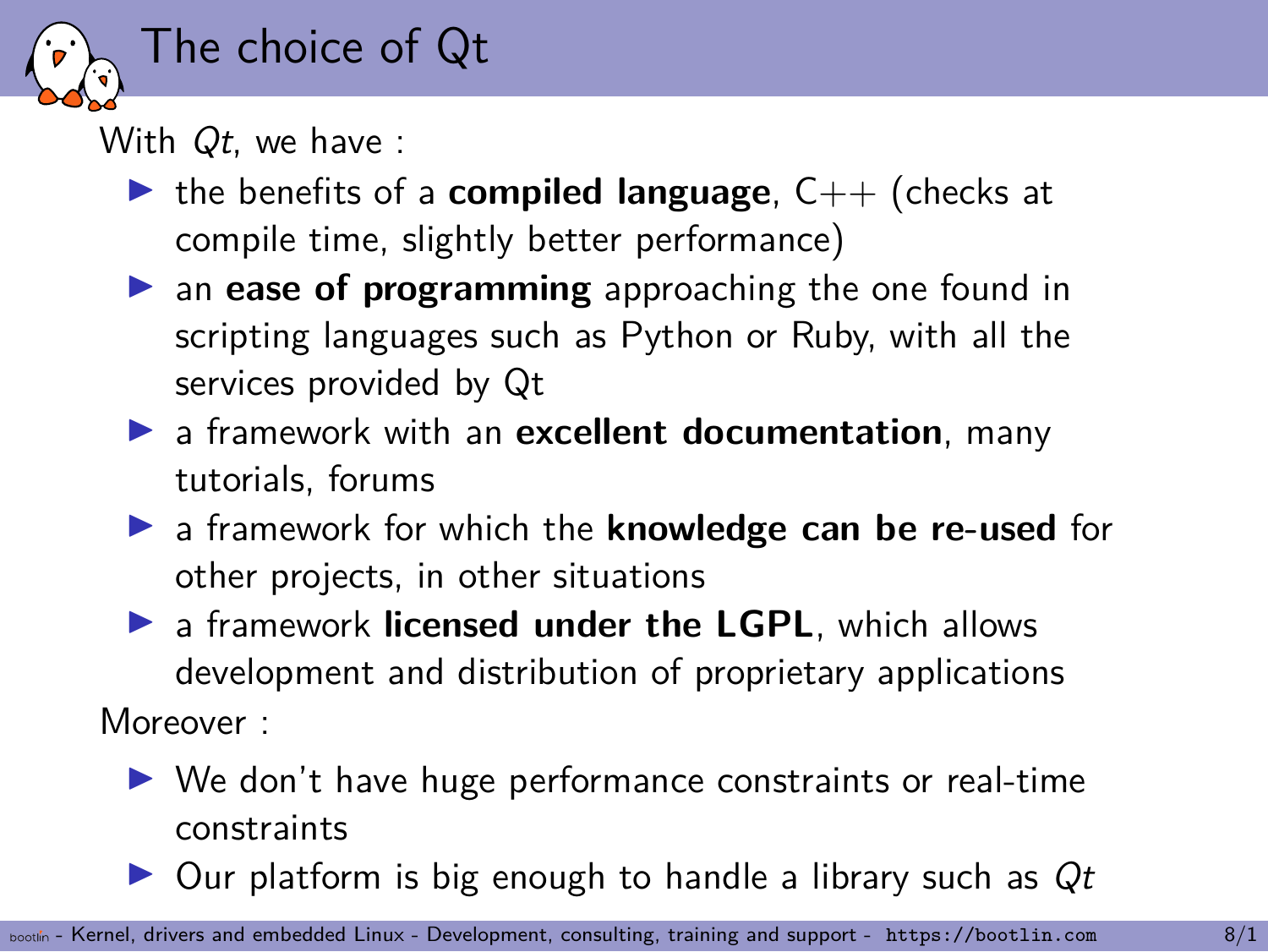### ▶ A common complaint about Qt could be its size

Size of Qt

- ▶ Qt is **highly configurable**, and it is possible to build only some of the modules and for each module define which classes/features are included.
- $\blacktriangleright$  In my application, only the following modules were needed (binary sizes given stripped for an ARM platform)
	- ▶ **QtCore**, for the event loop, timers, data structures. Weighs **2.7 MB**
	- ▶ **QtNetwork**, for HTTP communication. Weighs **710 KB**
	- ▶ **QtXml**, for parsing XML configuration files received over the network. Weighs **200 KB**.
	- $\triangleright$  No other dependencies besides the standard  $C_{++}$  library (**802 KB**)
- ▶ It's certainly a few megabytes, but the **ease of development** is so much higher that they are worth it, especially on a device with 128 MB of Flash and 64 MB of RAM running this single application.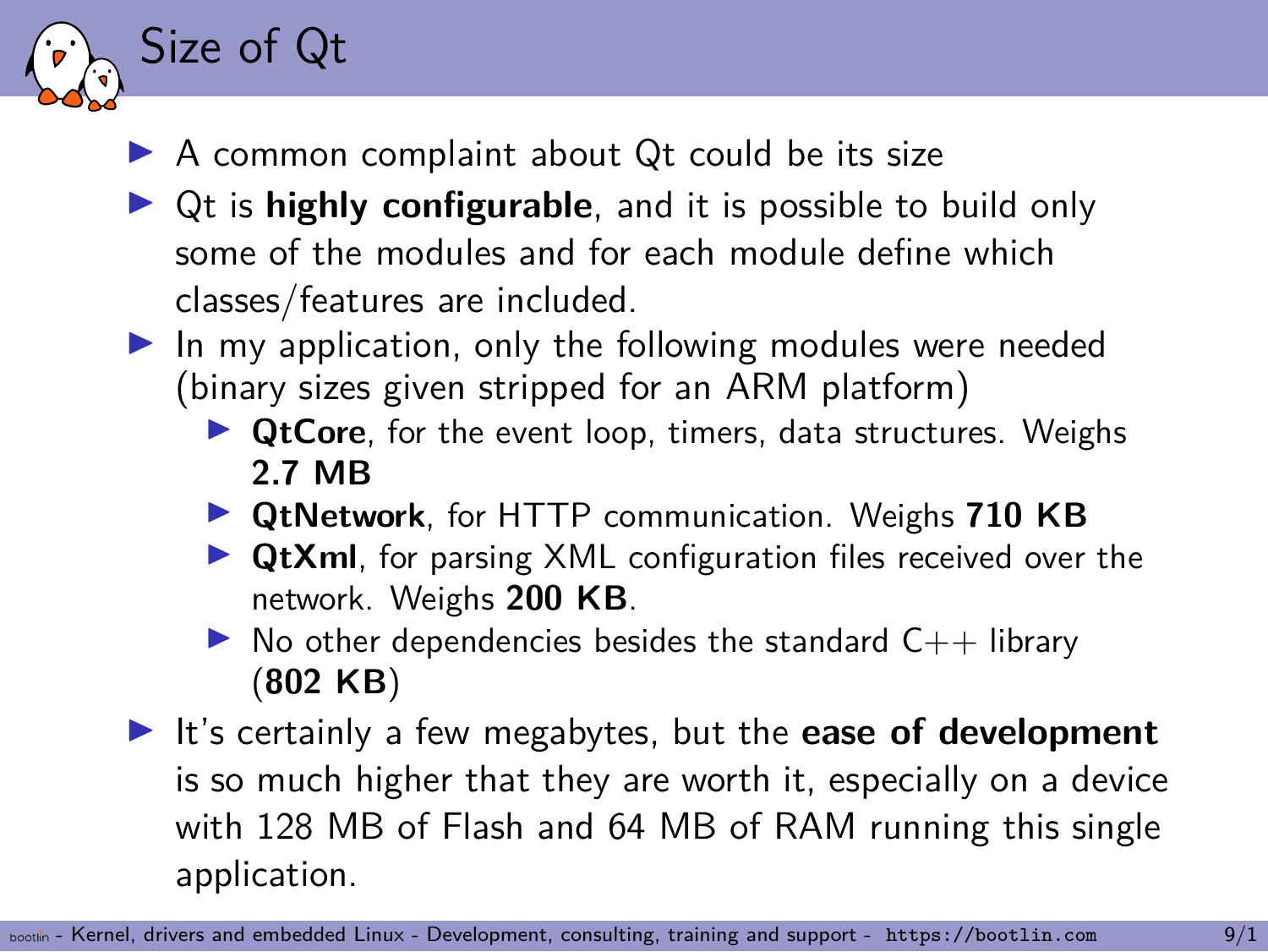

Super easy chained-list mechanism, much easier to use than the sys/queue.h API available in C.

#include <QList>

```
QList<MyObject*> objList;
```

```
objList.append(someObj);
```

```
foreach (MyObject *obj, objList) {
   /* Do something with obj */
}
```

```
objList.removeOne(someOtherObj);
```

```
myObj = objList.takeFirst();
```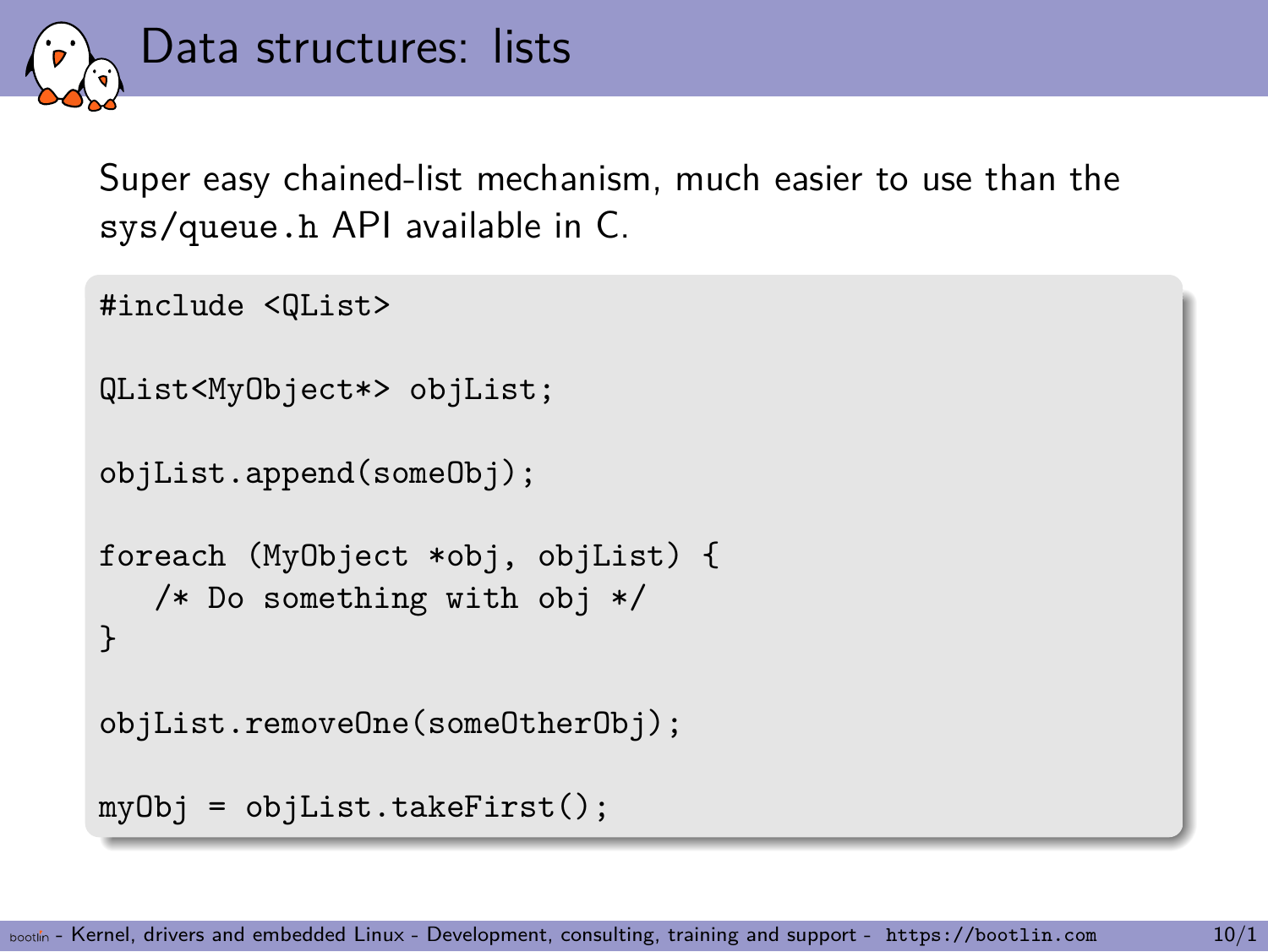

Here as well, easy to use hash maps.

```
#include <QHash>
QHash<QString, MyObject*> objMap;
QString name("someName");
objMap[name] = obj;
if (objMap.contains(name)) {
  /* Do something */
}
MyObject * obj = objMap[name];
```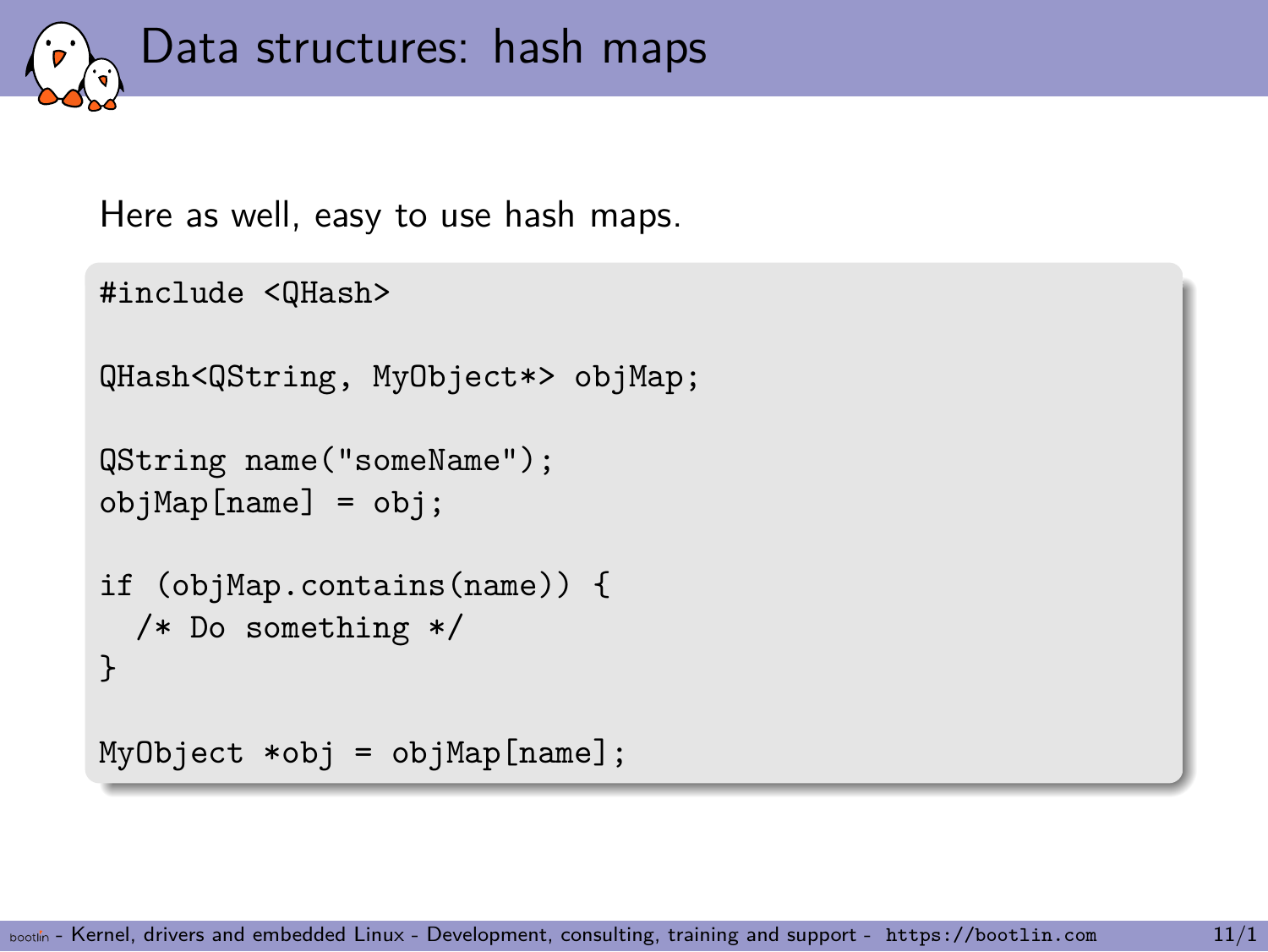

- ▶ The *signal/slot* mechanism is a core mechanism of the Qt framework
	- ▶ Objects can define *slots*, which are functions called in response to a signal being received
	- ▶ Objects can emit *signals*, which are events optionally associated with data
	- ▶ A signal of a given object can be **connected** to one or more prototype-compatible slots in the same object or in other objects
- ▶ Allows for very clean management of event propagation inside the application
	- ▶ Makes select() easy to use.
	- ▶ Most Qt classes use this mechanism, and it can be used by the application classes as well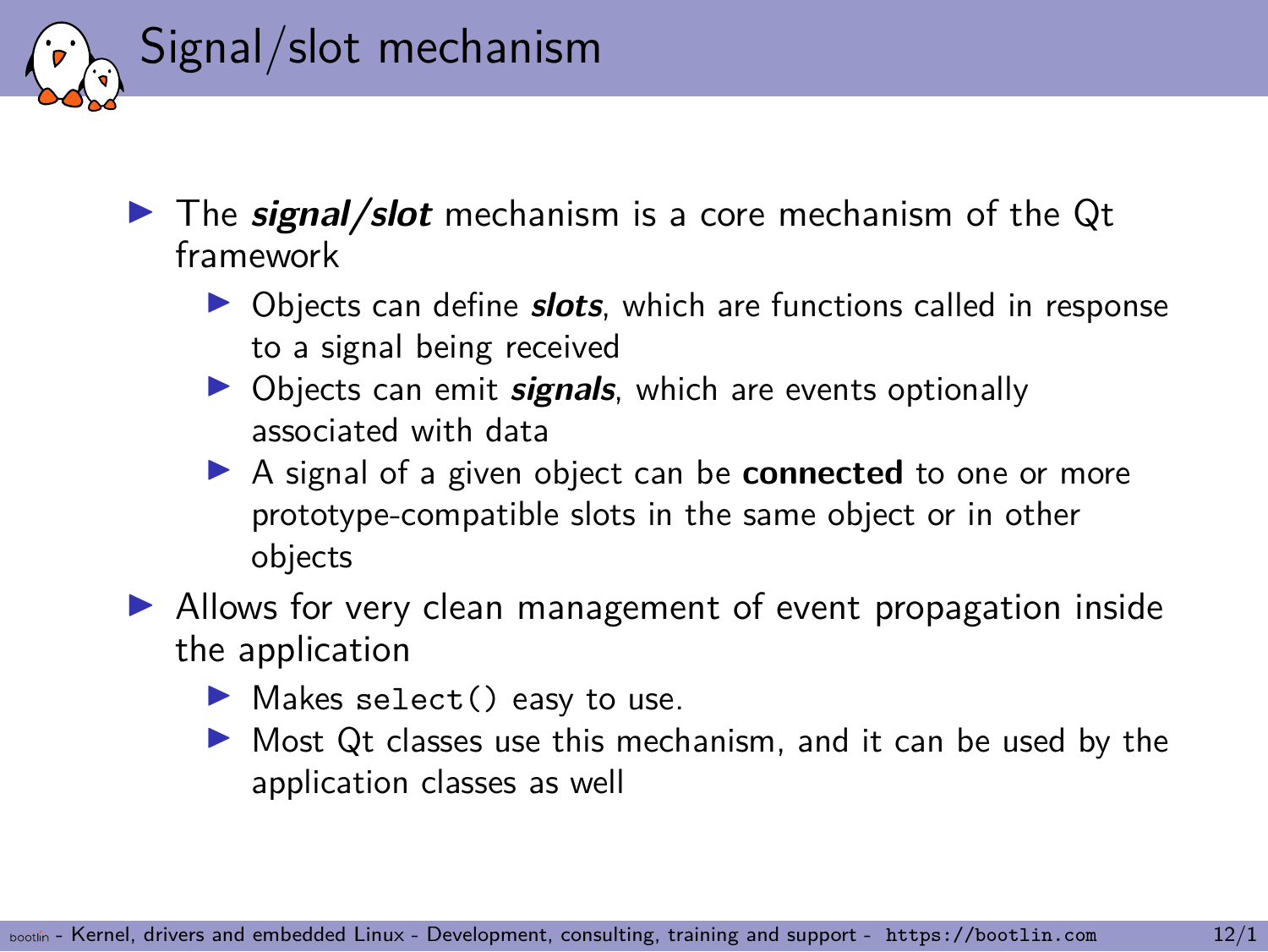### Signal/slot diagram

٠D  $\bigodot$ 

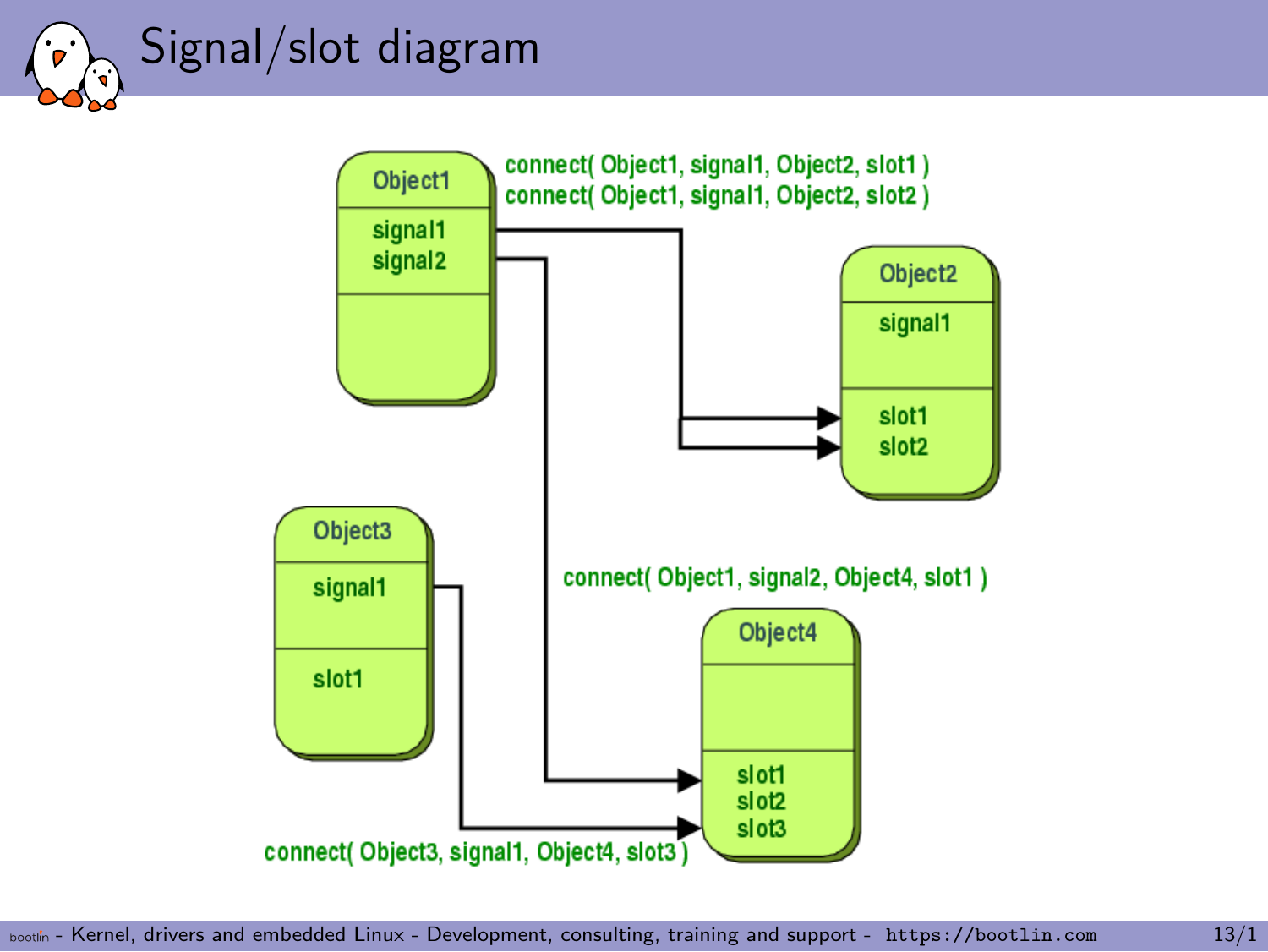Signal/slot example: slot side

A class defines a *public slot*, which is implemented as a regular  $C++$  method.

```
class Foobar : public QObject {
 Q_OBJECT
 ...
 public slots:
   void newFrameReceived(uint identifier);
 ...
};
void Foobar::newFrameReceived(uint identifier)
{
  /* Do something */
}
```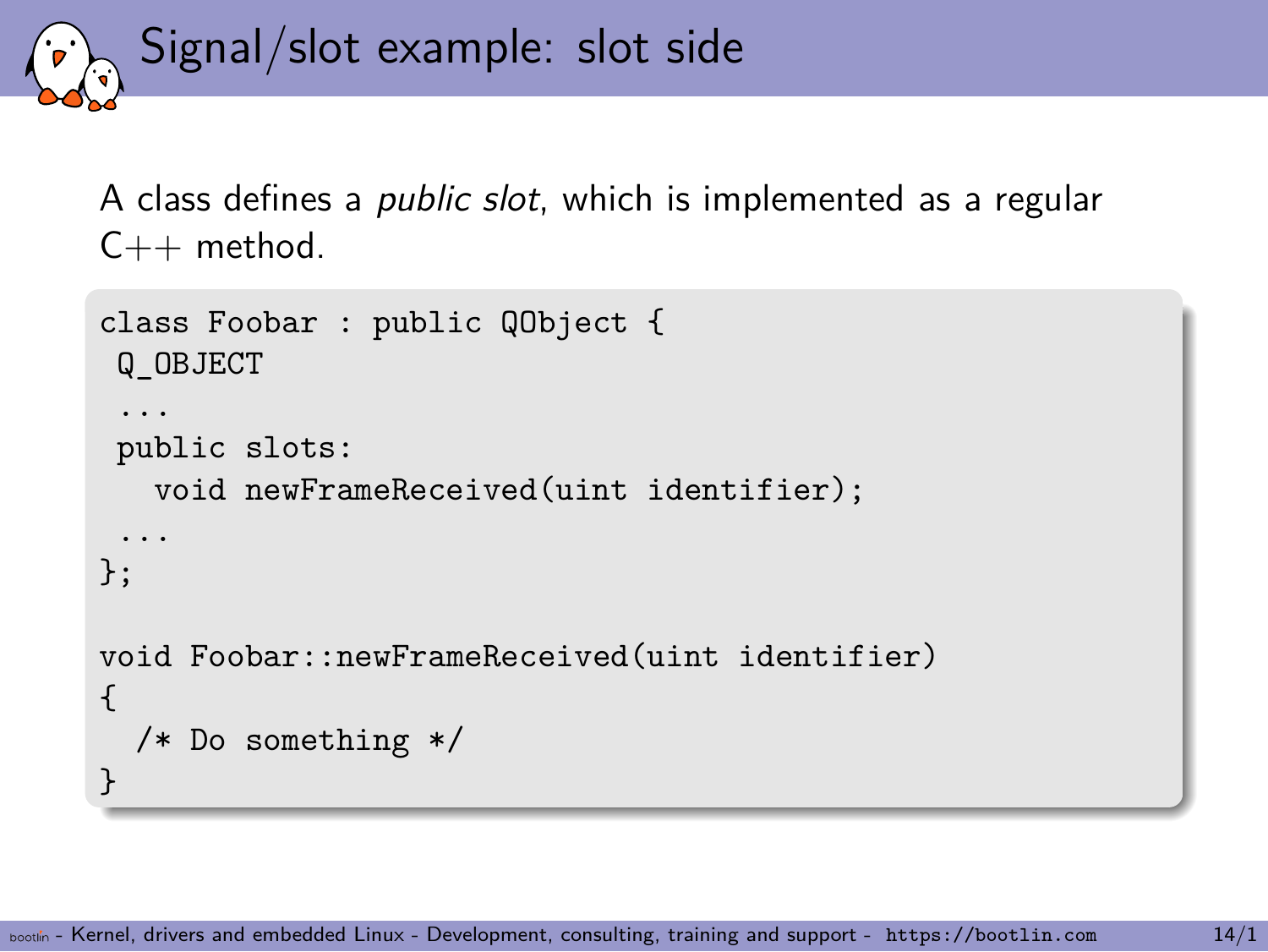Signal/slot example: signal side

Another class can emit a signal, and use the *emit* keyword to do so.

```
class FrameWatcher : public QObject {
 Q_OBJECT
 ...
 signals:
   void notifyFrameReceived(uint identifier);
 ...
};
void FrameWatcher::someMethod(void)
{
  uint id;
  ...
  emit notifyFrameReceived(id);
  ...
}
```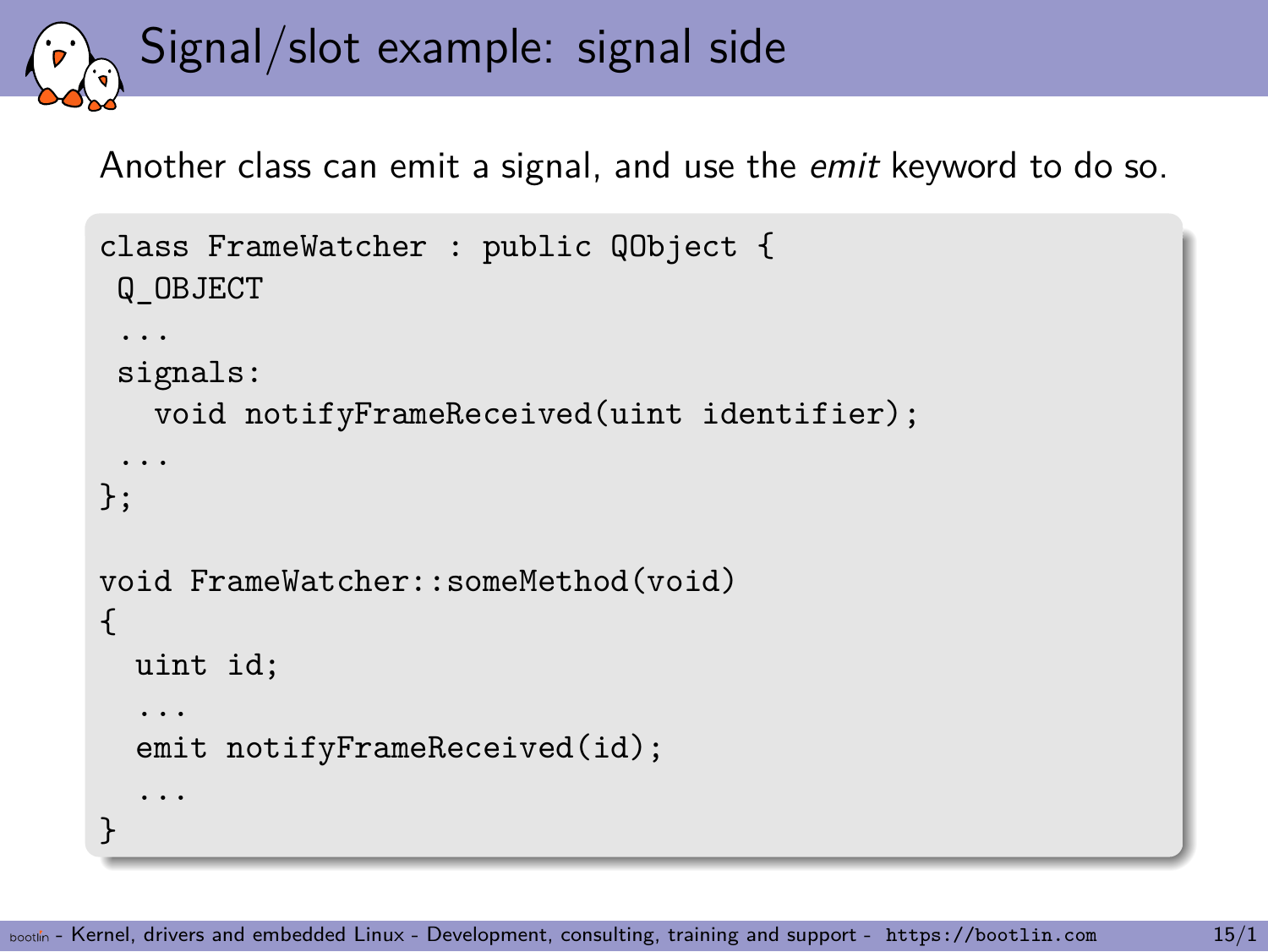Signal/slot example: connecting things

- ▶ Connection takes place between one signal and one slot using the QObject::connect method.
- ▶ One signal can be connected to multiple slots.
- $\triangleright$  The great thing is that the class emitting the signal does not need to know in advance to which signal receiver classes it will be connected.

```
int main(void) {
   FrameWatcher fw;
   Foobar f;
   QObject::connect(& fw, SIGNAL(notifyFrameReceived(uint)),
                    & f, SLOT(newFrameReceived(int)));
}
```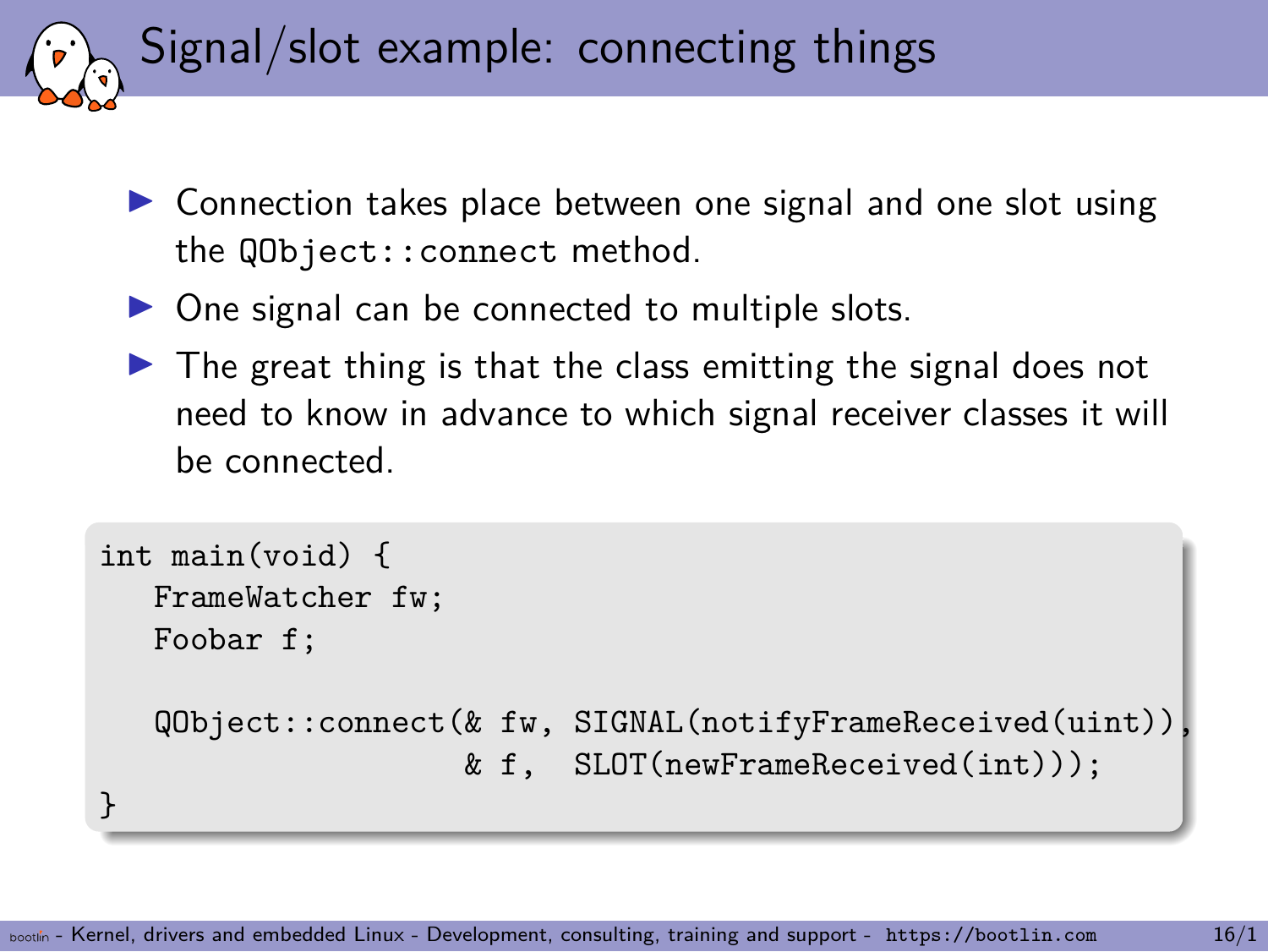```
Timers (1/2)
```
- $\blacktriangleright$  In C, timers are a bit painful to use, especially when there are dozens or hundreds of timers in various places of the application.
- ▶ In Qt, it's very easy and timers are naturally integrated with all other events in the event loop.

Simply define a *slot* and a *QTimer* object.

```
class Foobar : public QObject
{
 Q_OBJECT
private slots:
   void timerExpired(void);
 private:
   QTimer timer;
}
```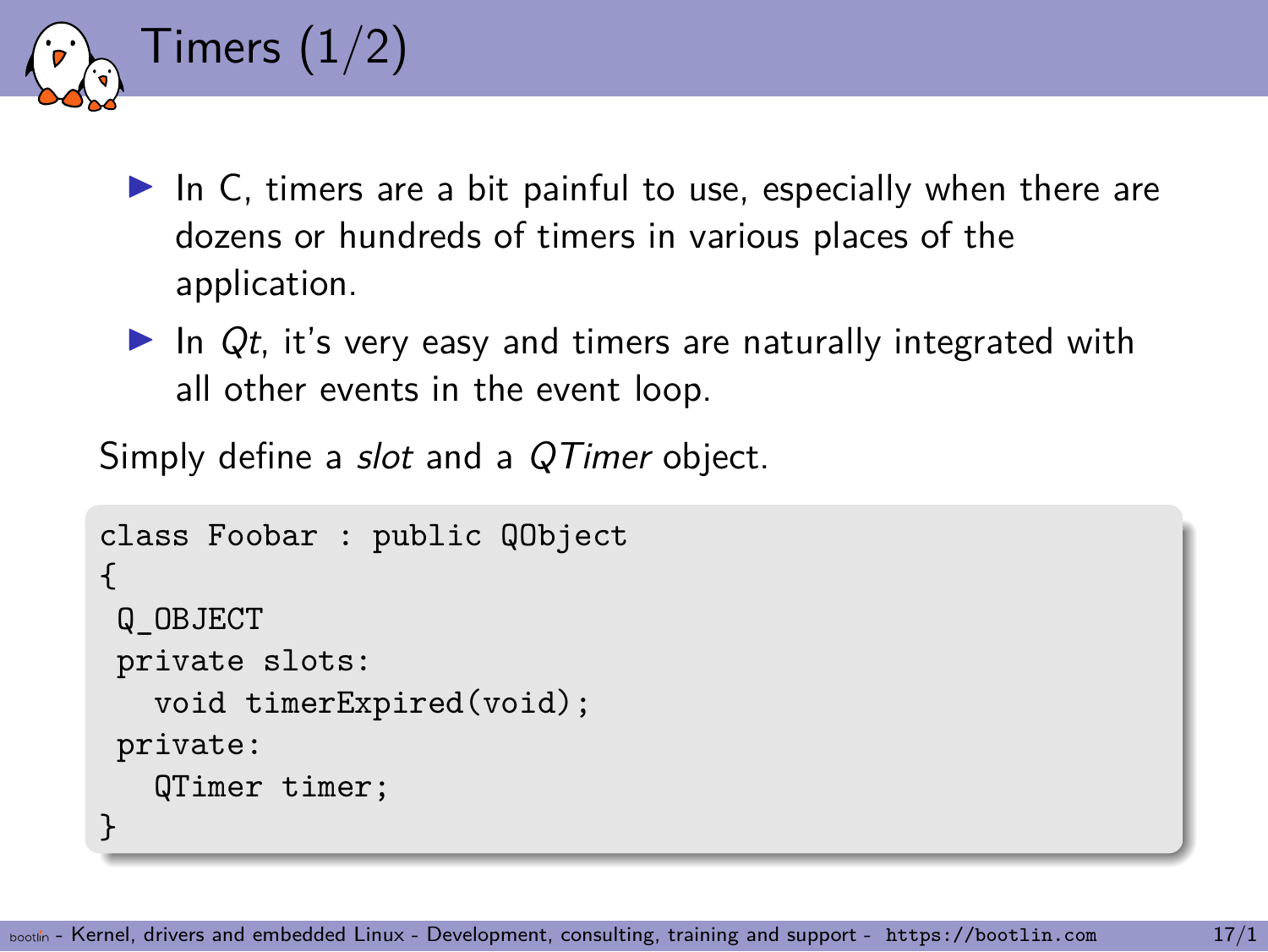

Start the timer whenever you want (here in the constructor) and your *slot method* gets called every second.

```
Foobar::Foobar()
{
 connect(& timer, SIGNAL(timeout()),
         this, SLOT(timerExpired()));
 timer.start(1000);
}
void Foobar::timerExpired(void)
{
  /* Called every second */
}
```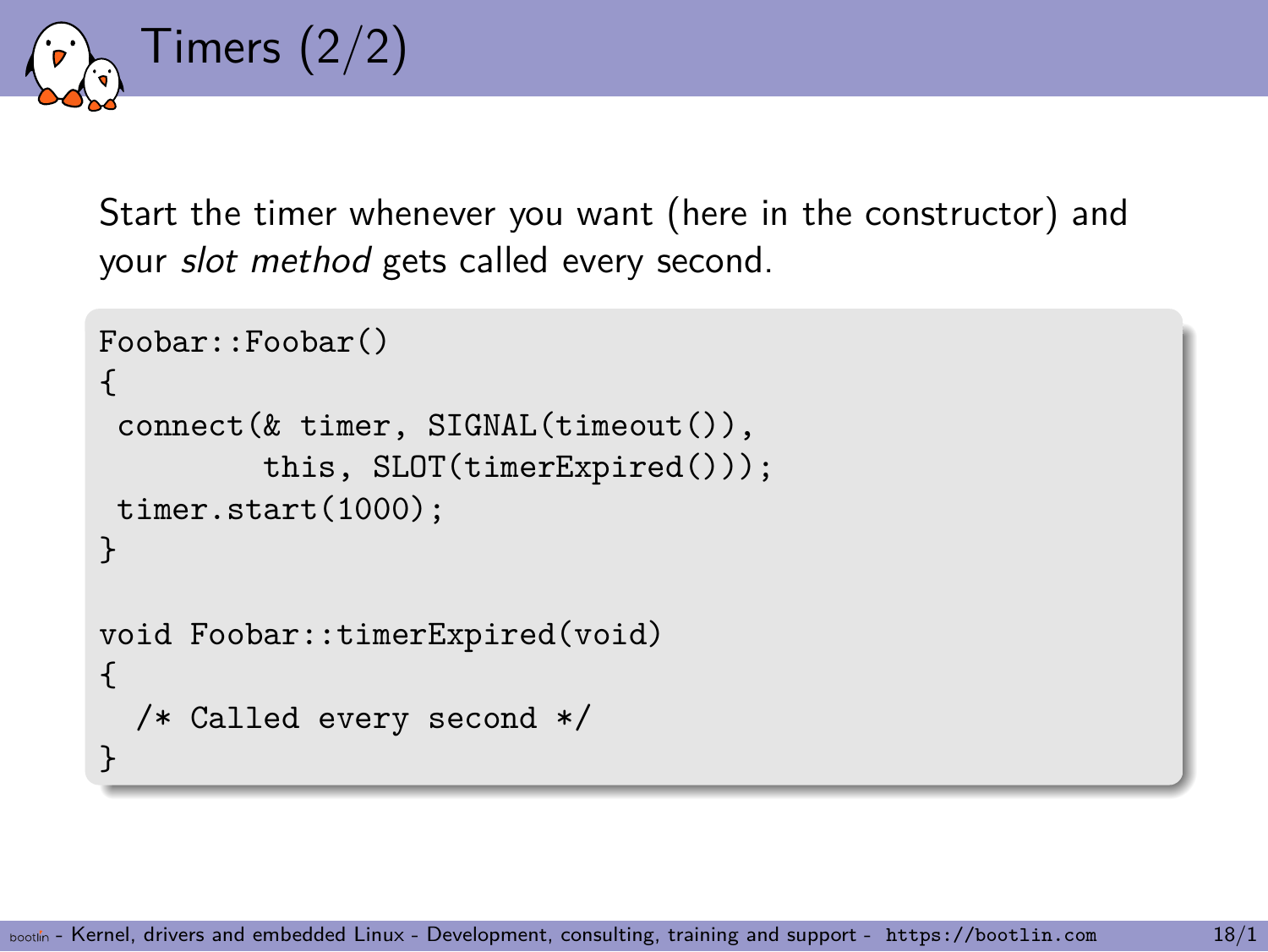

Very easy to spawn and control sub-processes. In our application, we needed to control the execution of pppd to establish GPRS data connections.

```
Create a process object
```
 $p = new QProcess()$ ;

### Connect its termination signal

connect(p, SIGNAL(finished(int, QProcess::ExitStatus)), this, SLOT(mySubProcessDone(int, QProcess::ExitStatus)));

#### Start the process

```
p->start("mycommand");
```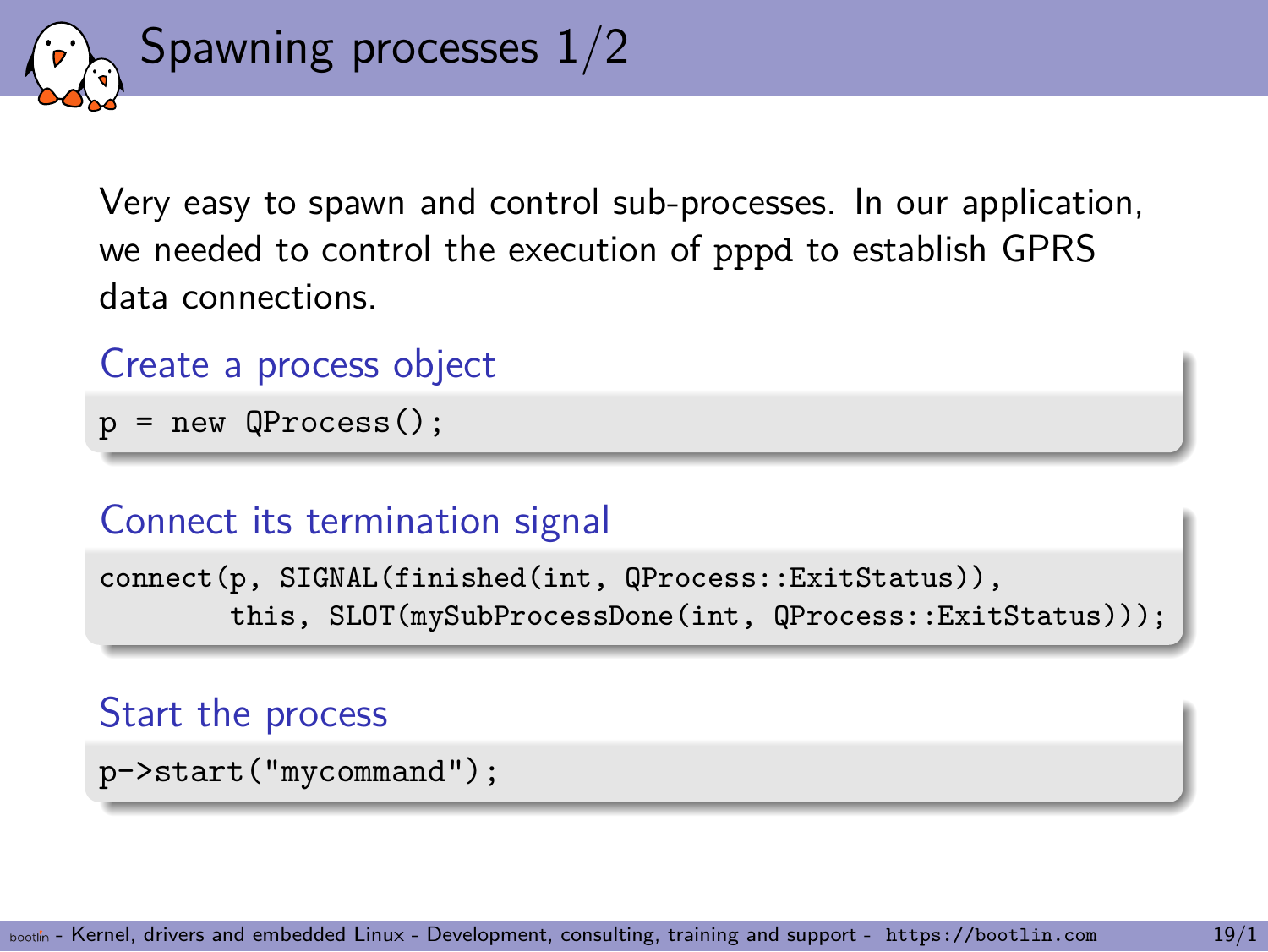

### Stop the process p->terminate();

### Notification of completion in a slot

```
void MyClass::mySubProcessDone(int, QProcess::ExitStatus)
{
  /* Do something */
}
```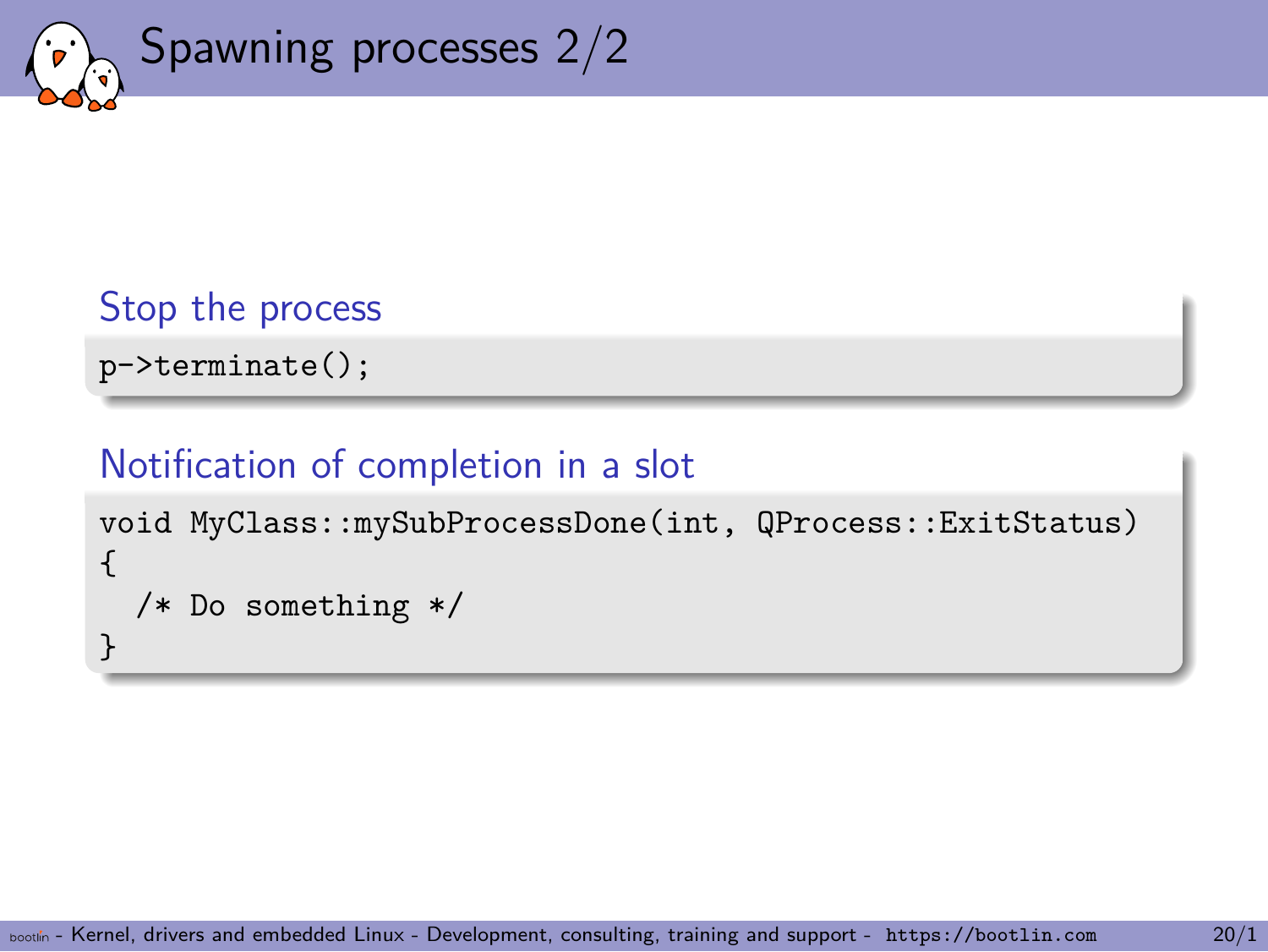

Qt has built-in support for regular expressions, there is no need for an external library such as *pcre*.

```
QRegExp r("\\[(0-9A-F]{2})([0-9A-F]{6})([0-9A-F]{2})\int pos = r.indexIn(myString);
if (pos != 0) {
      qWarning("no match");
      return;
}
uint field1 = r \cdot cap(1) \cdot to \text{UInt}(\text{NULL}, 16);uint field2 = r \cdot cap(2) \cdot \text{toUInt}(\text{NULL}, 16);uint field3 = r \cdot cap(3) \cdot \text{toUInt(NULL, 16)};
```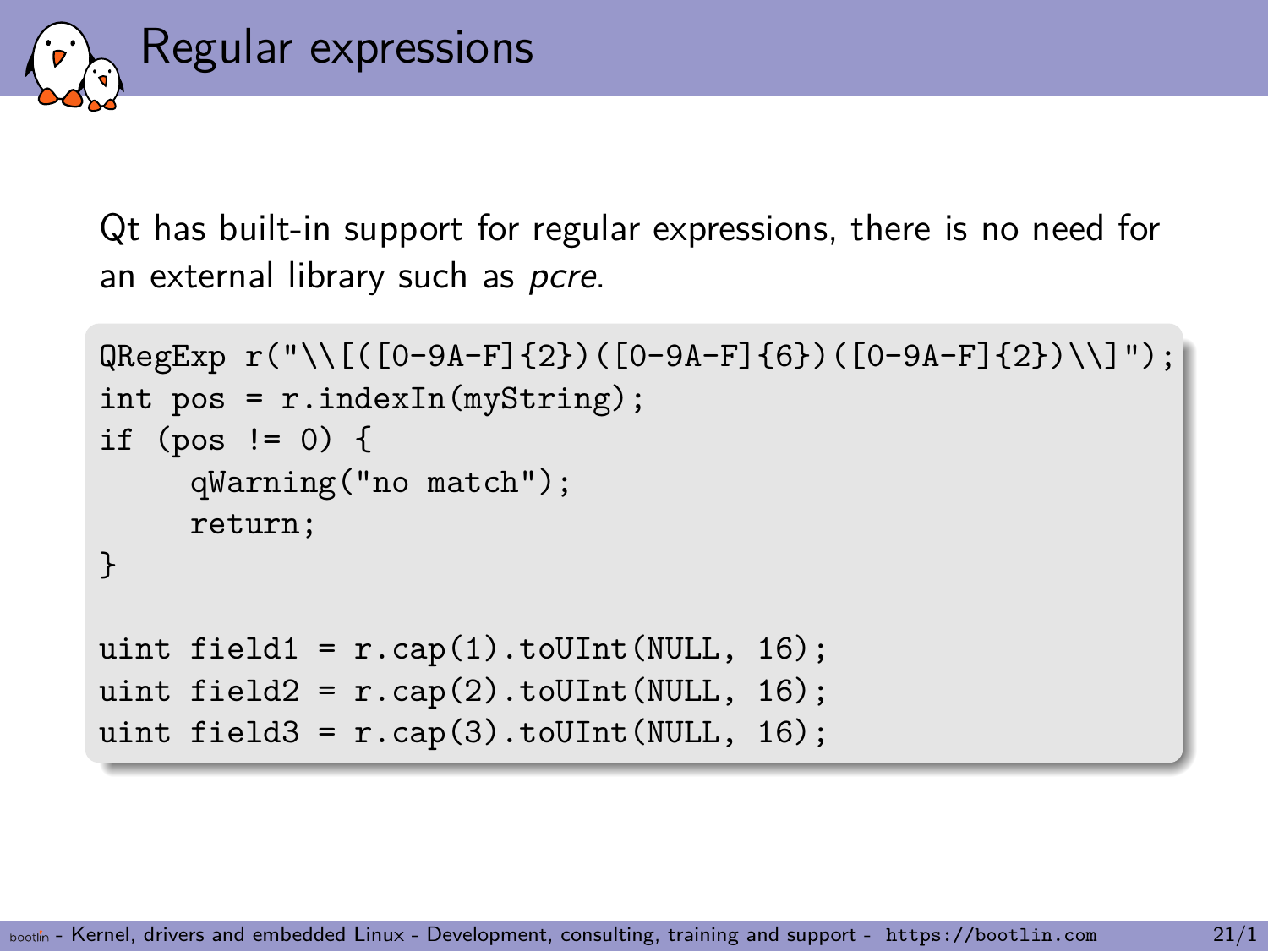

Qt also has built-in support for various network protocols, including HTTP, without the need of an external library such as *libcurl*.

Instantiate a *NetworkManager*

nmanager = new QNetworkAccessManager();

### Doing a POST request

QNetworkRequest netReq(QUrl("http://foobar.com"));

```
reply = nmanager->post(netReq, contents.toAscii());
connect(reply, SIGNAL(finished(void)),
        this, SLOT(replyFinished(void)));
```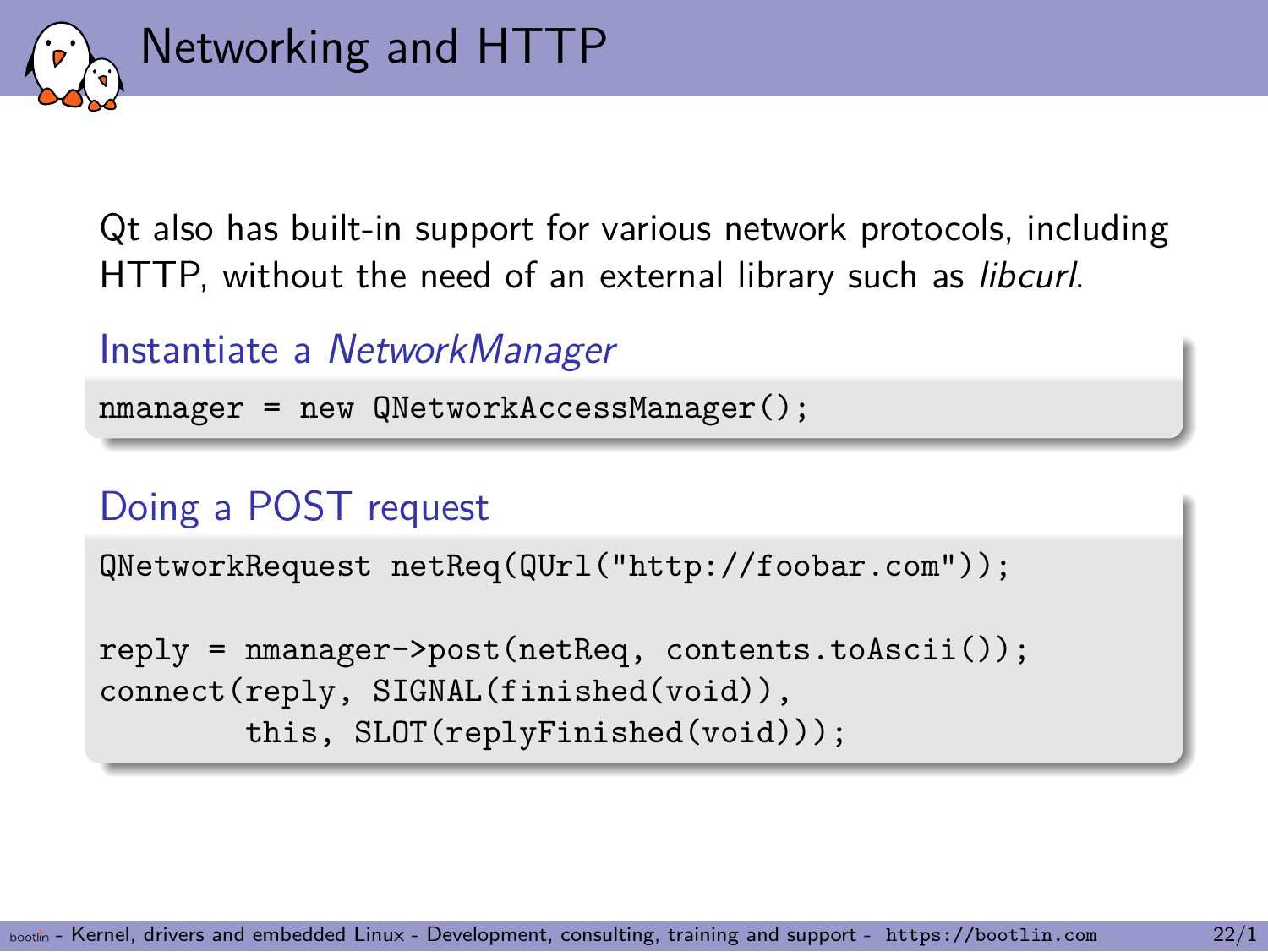TCP server (1/3)

```
Defining the object implementing the TCP server
class MyOwnTcpServer : public QObject
{
  Q_OBJECT
public:
  MyOwnTcpServer();
private slots:
  void acceptConnection(void);
  void readClient(void);
private:
  QTcpServer *srv;
};
```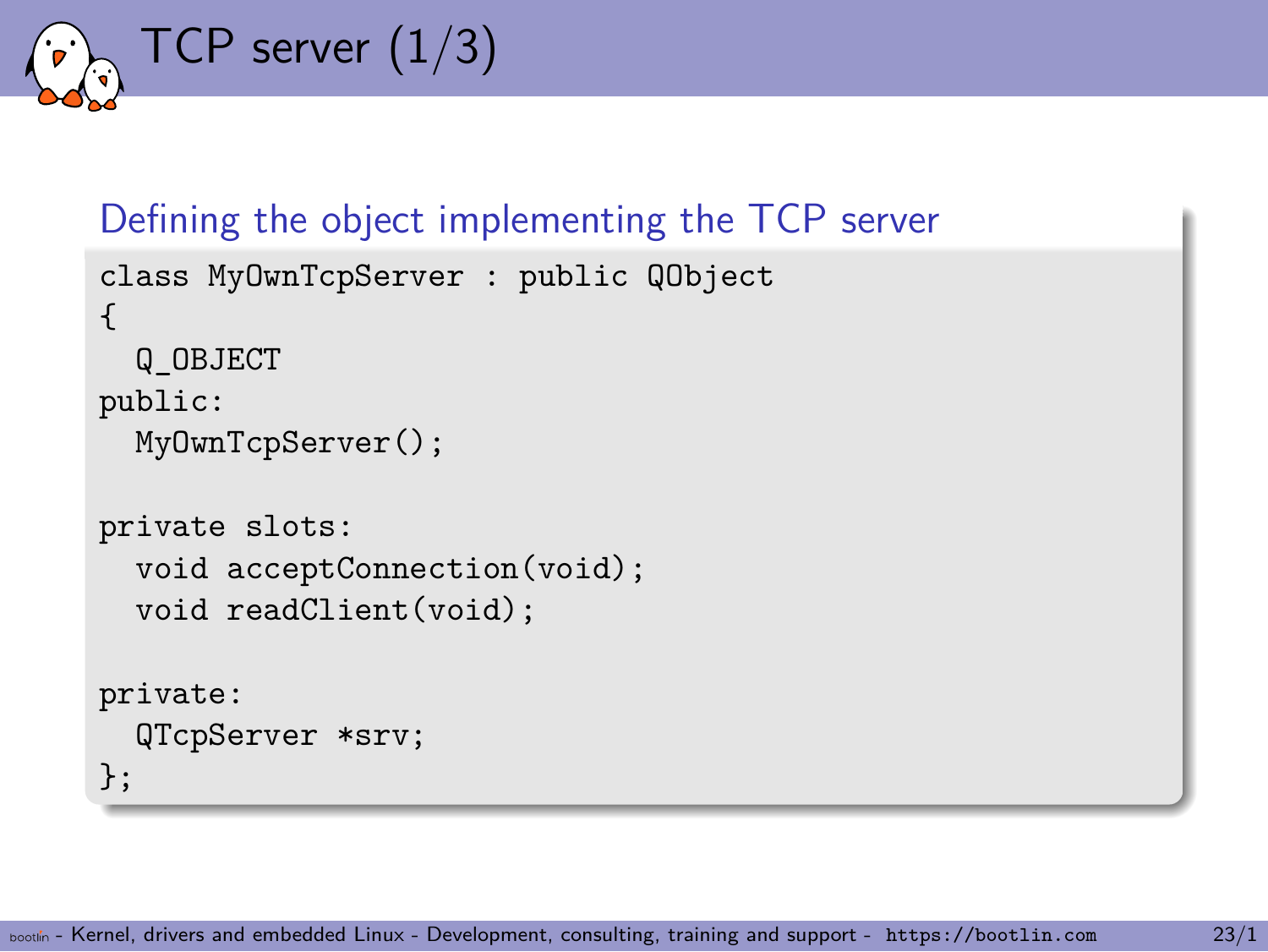TCP server (2/3)

#### TCP server constructor MyOwnTcpServer::MyOwnTcpServer(void) {

```
srv = new QTcpServer(this);
 srv->listen(QHostAddress::any, 4242);
 connect(srv, SIGNAL(newConnection()),
         this, SLOT(acceptConnection()));
}
```
### Accepting clients

```
void MyOwnTcpServer::acceptConnection(void)
{
  QTcpSocket *sk = srv->nextPendingConnection();
  connect(sk, SIGNAL(readyRead()),
          this, SLOT(readClient()));
}
```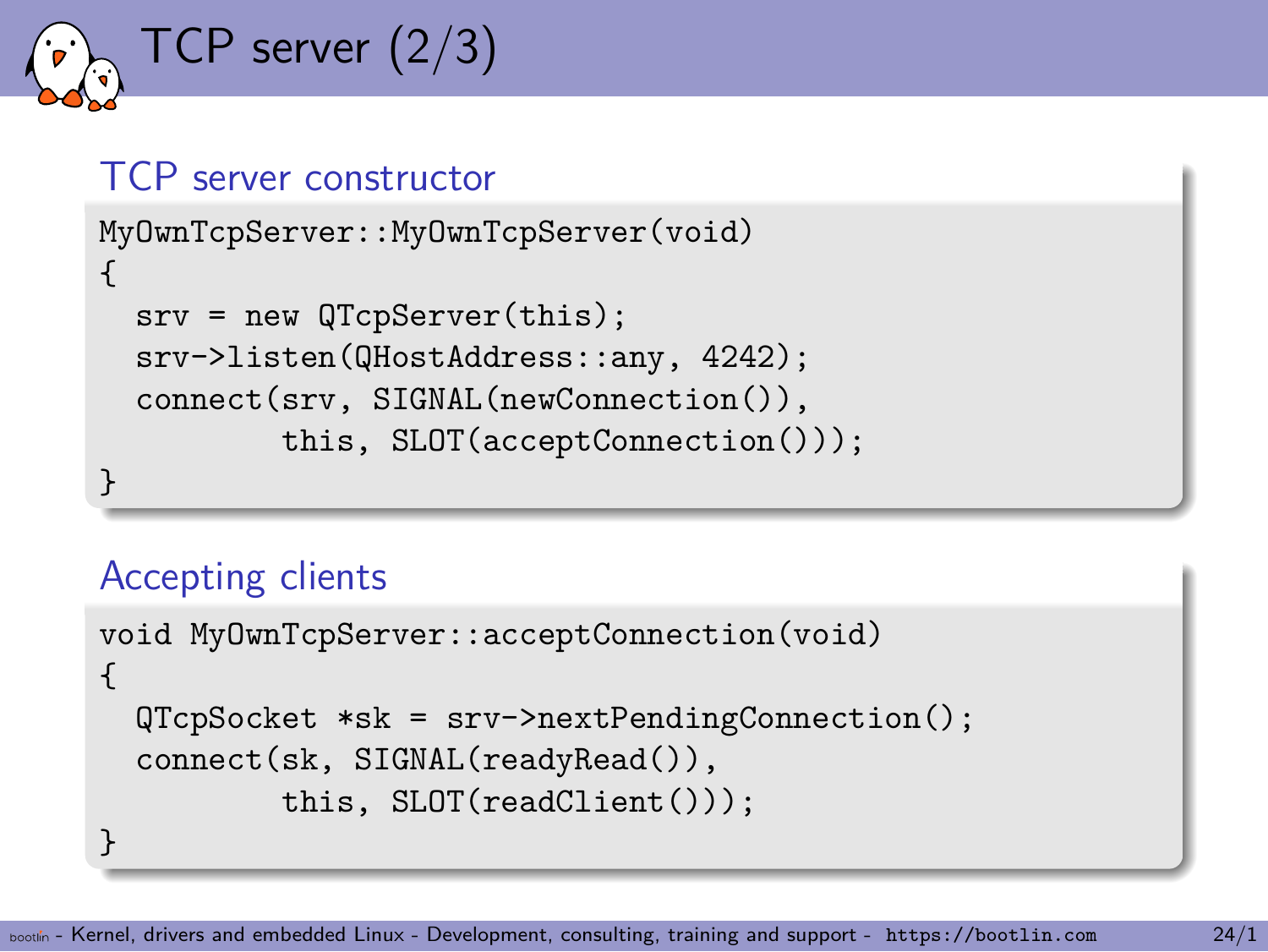

#### Receiving data line by line

```
void MyOwnTcpServer::readClient(void)
{
  QTcpSocket *sk = dynamic cast<QTcpSocket *>(sender());
  if (! sk->canReadLine())
    return;
  char buf[1024]:
  sk->readLine(buf, sizeof(buf));
  /* Do some parsing with buf, emit a signal
     to another object, etc. */
}
```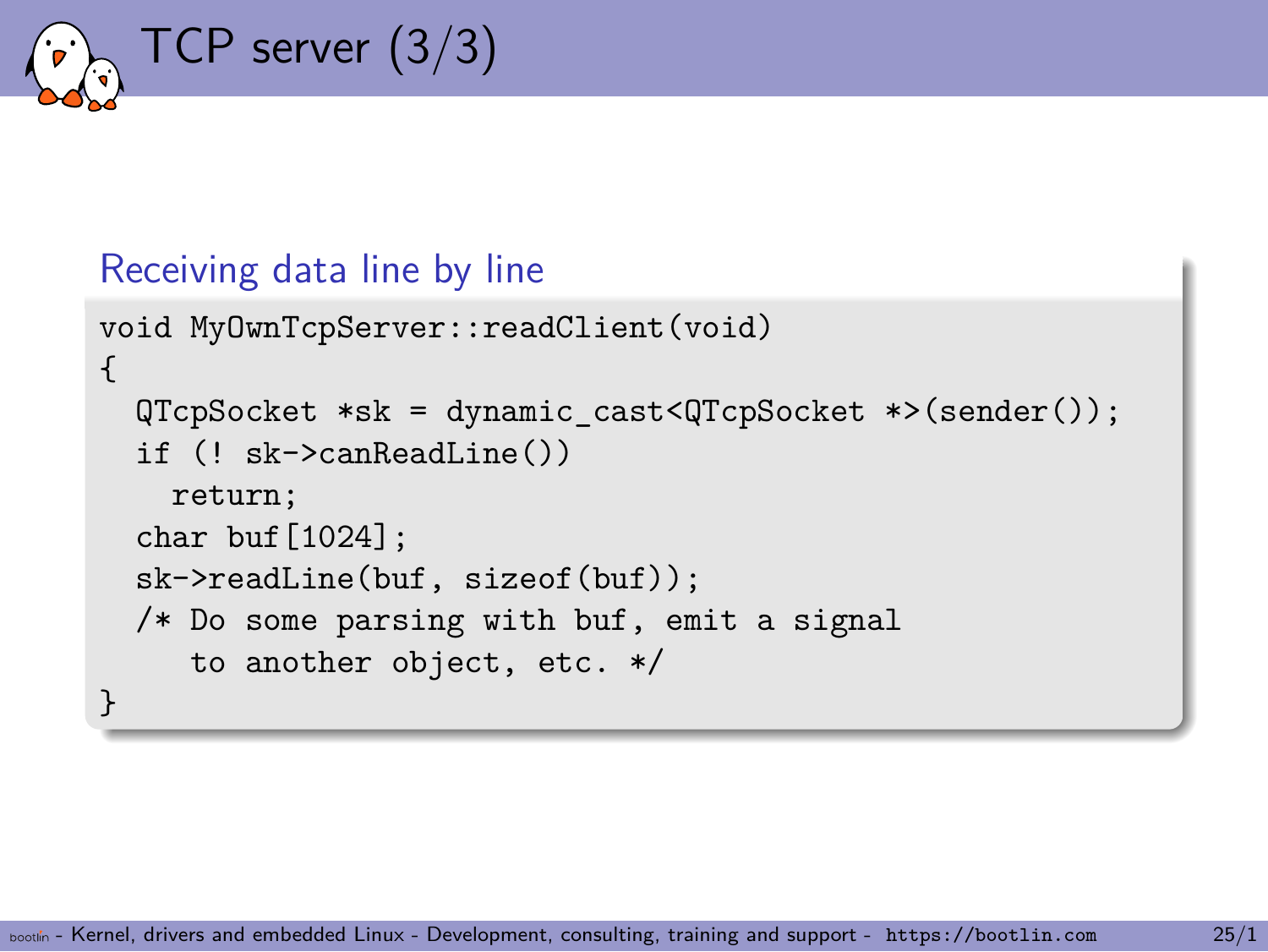

### Instantiating a DOM document with file contents

```
QFile *f = new QFile();
f->open(QIODevice::ReadOnly | QIODevice::Text);
dom = new QDomDocument();
```

```
dom->setContent(f);
```
- ▶ And then, thanks to the QDomDocument, QDomNodeList, QDomNode and QDomElement classes, you can easily parse your XML data.
- ▶ Not much different from *libxml2*, but it's built into *Qt*, no need for an external library.
- ▶ Of course, besides the basic *DOM* API, there is also a *SAX* API and a special *stream* API.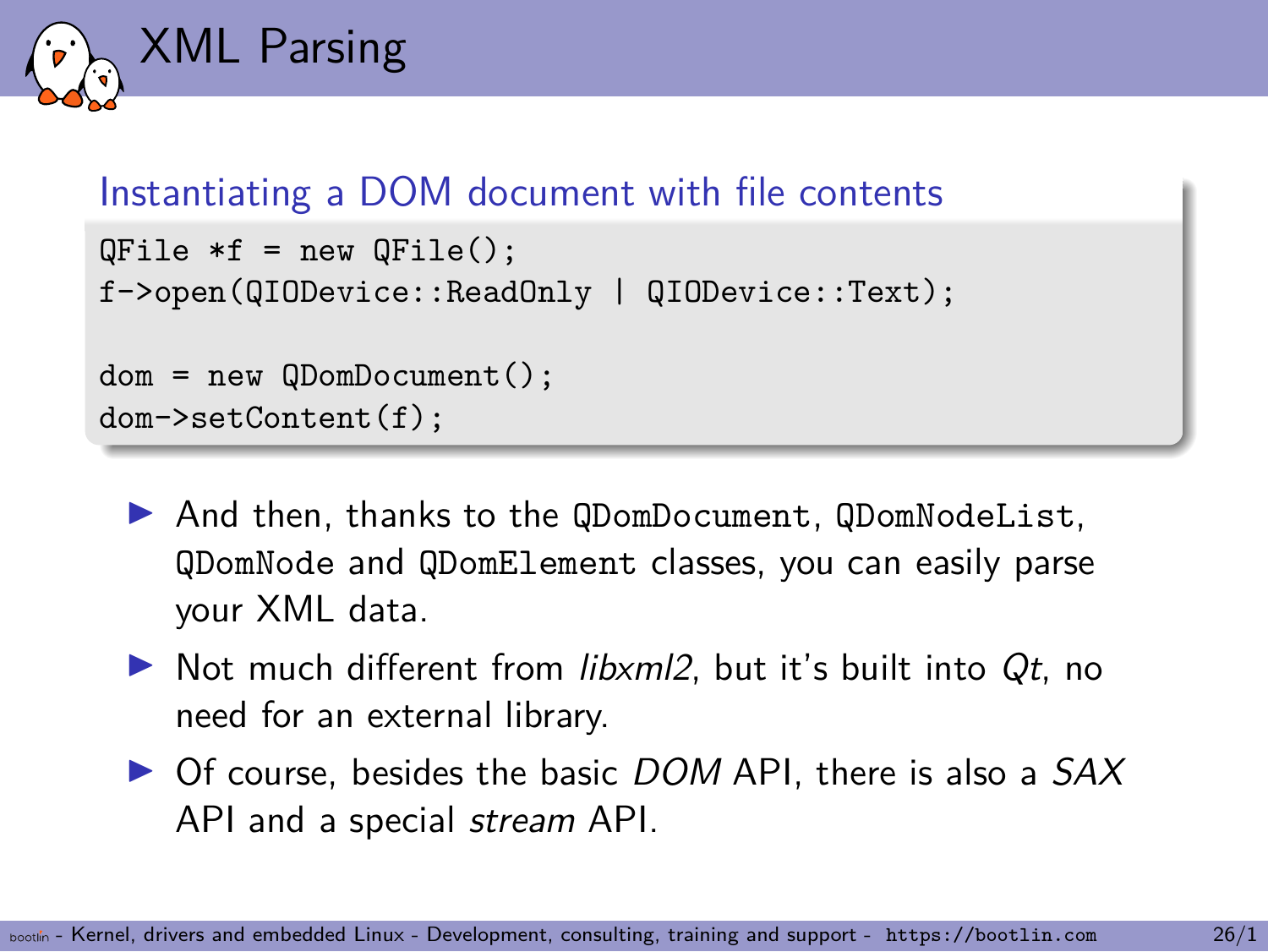

## Communicating with serial ports  $(1/4)$

- ▶ Communicating with serial ports was essential in our application
- ▶ Of course, using the classical C API is possible, but we would like to integrate serial port communication into the *Qt* event loop
- ▶ The *QExtSerialPort* additional library makes this really easy.
- ▶ http://code.google.com/p/qextserialport/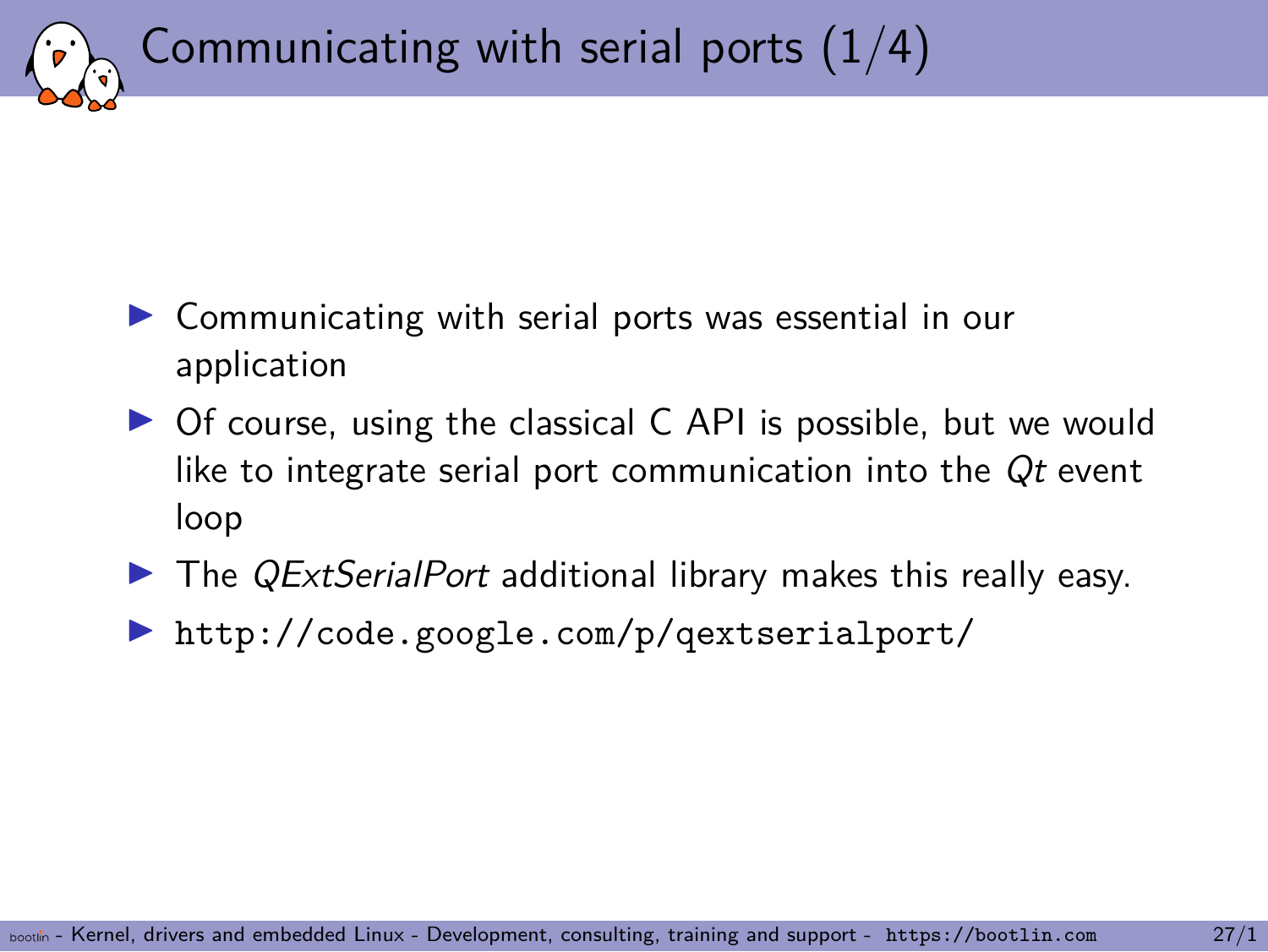Communicating with serial ports (2/4)

### Initialization

```
port = new QextSerialPort("/dev/ttyS3",
                          QextSerialPort::EventDriven);
port->setBaudRate(BAUD9600);
port->setFlowControl(FLOW_OFF);
port->setParity(PAR_NONE);
port->setDataBits(DATA_8);
port->setTimeout(0);
port->open(QIODevice::ReadOnly);
connect(port, SIGNAL(readyRead()),
        this, SLOT(getData()));
```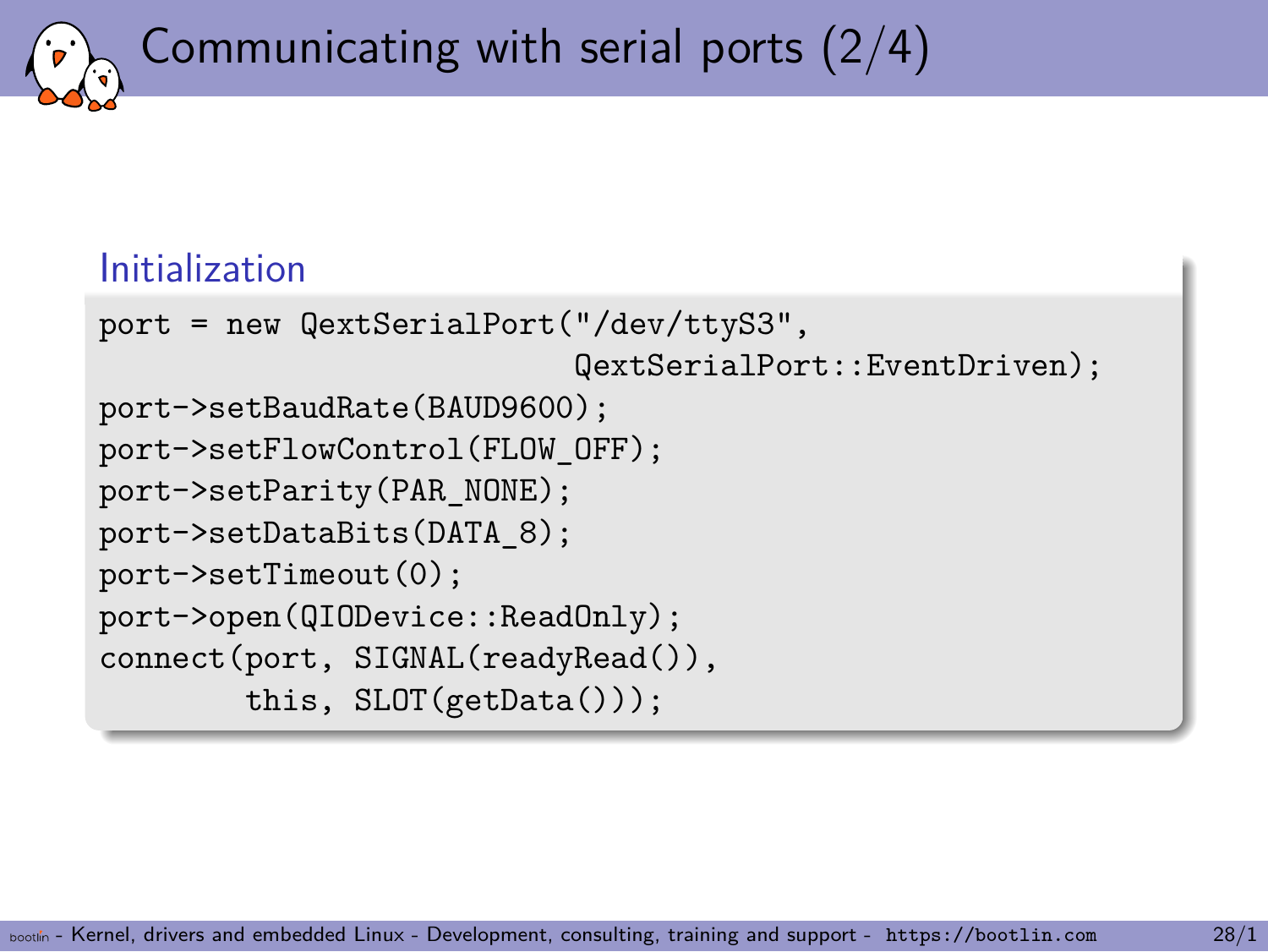Communicating with serial ports (3/4)

```
Receiving data in the slot method
```

```
void MyClass::getData(void)
{
  while (1) {
    char c;
    if (port-\text{read}(k \ c, 1) \leq 0)break;
    /* Do something, like parse the received data, and
       emit a signal when something meaningful has been
       received */
  }
}
```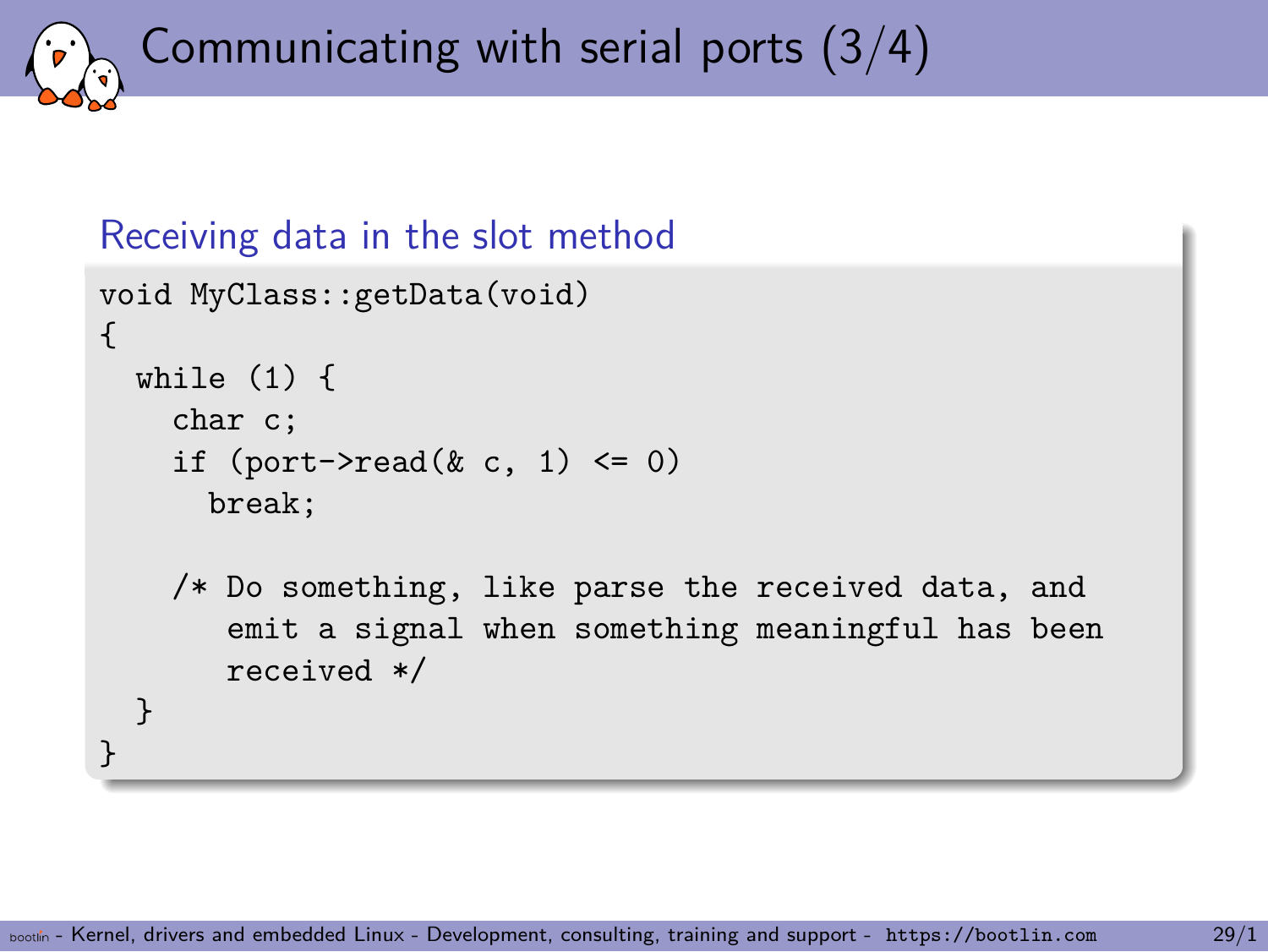## Communicating with serial ports (4/4)

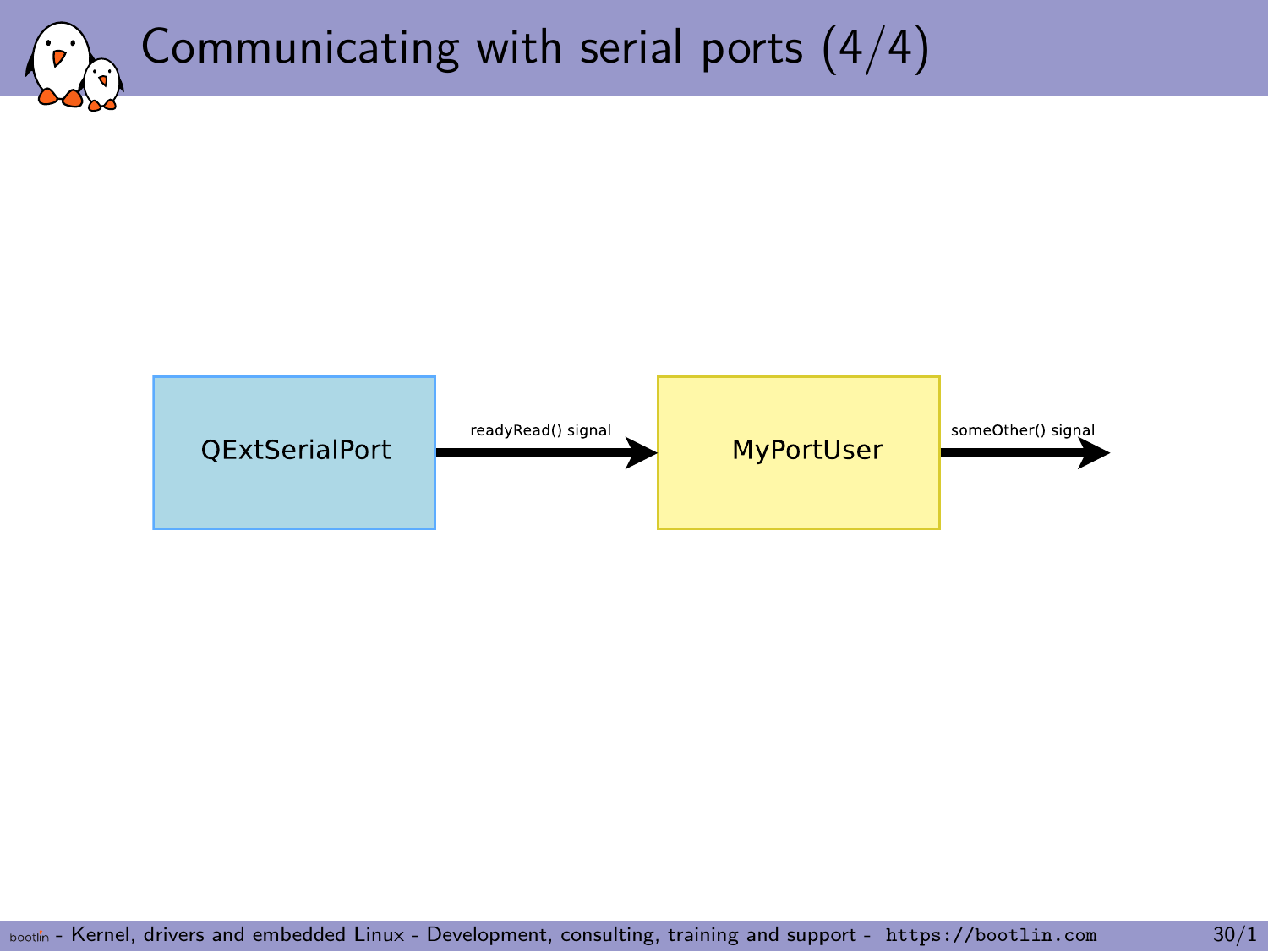

- ▶ In the project, we had to use USB barcode readers, which are implemented as standard USB HID devices
- ▶ *QtGui* obviously has support for a wide range of input devices
- ▶ But in *QtCore*, there is no dedicated infrastructure
- $\triangleright$  So we wanted to integrate the event notification of a Linux Input device into the *Qt* event loop
- ▶ This is very easy to do with QSocketNotifier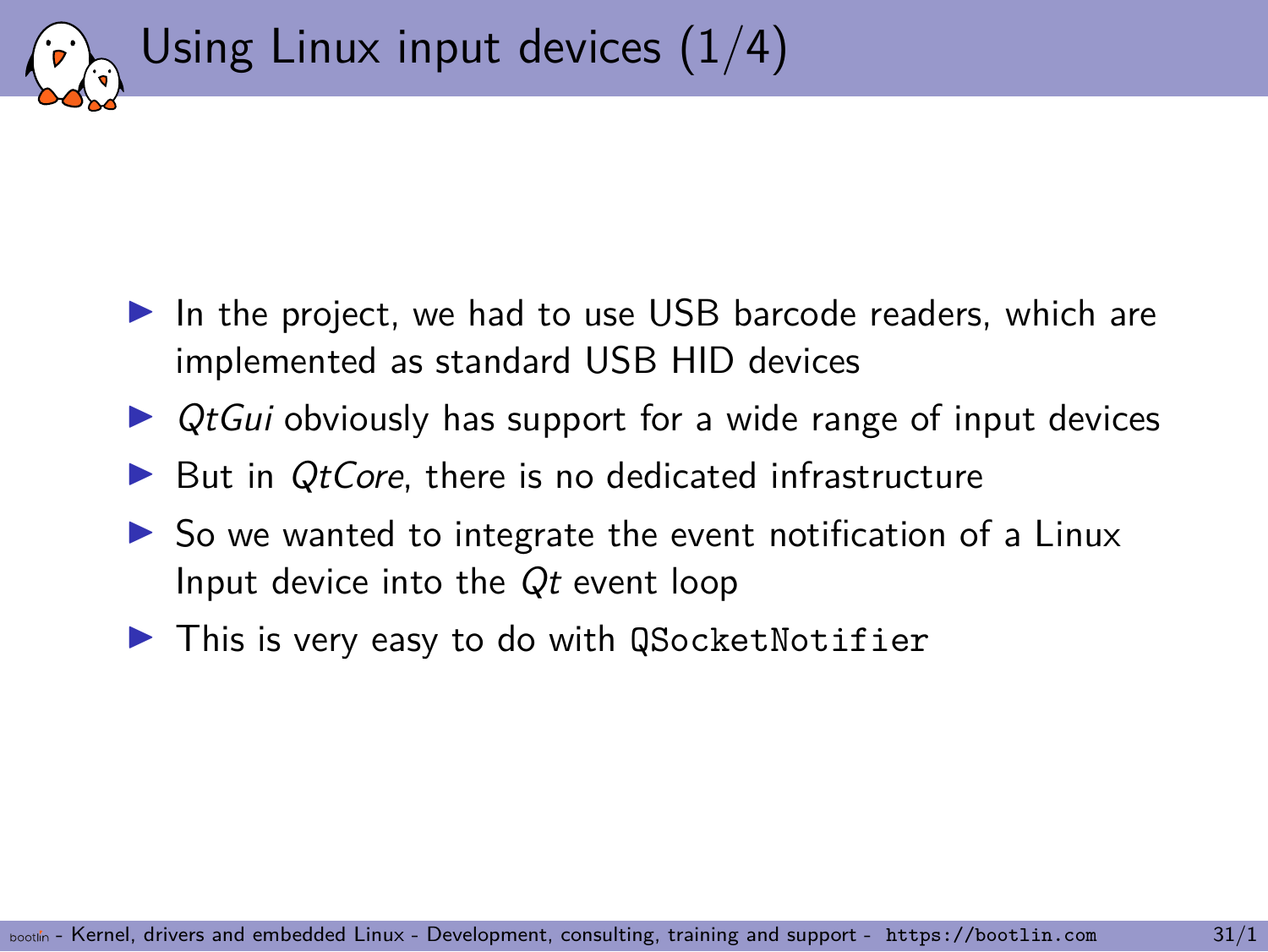## Using Linux input devices (2/4)

### Class declaration

```
class QLinuxInputDevice : public QObject
{
Q_OBJECT
public:
  QLinuxInputDevice(const QString &name);
signals:
  void onInputEvent(struct input event ev);
private slots:
  void readyRead(void);
private:
  int fd;
  QSocketNotifier *readNotifier;
};
```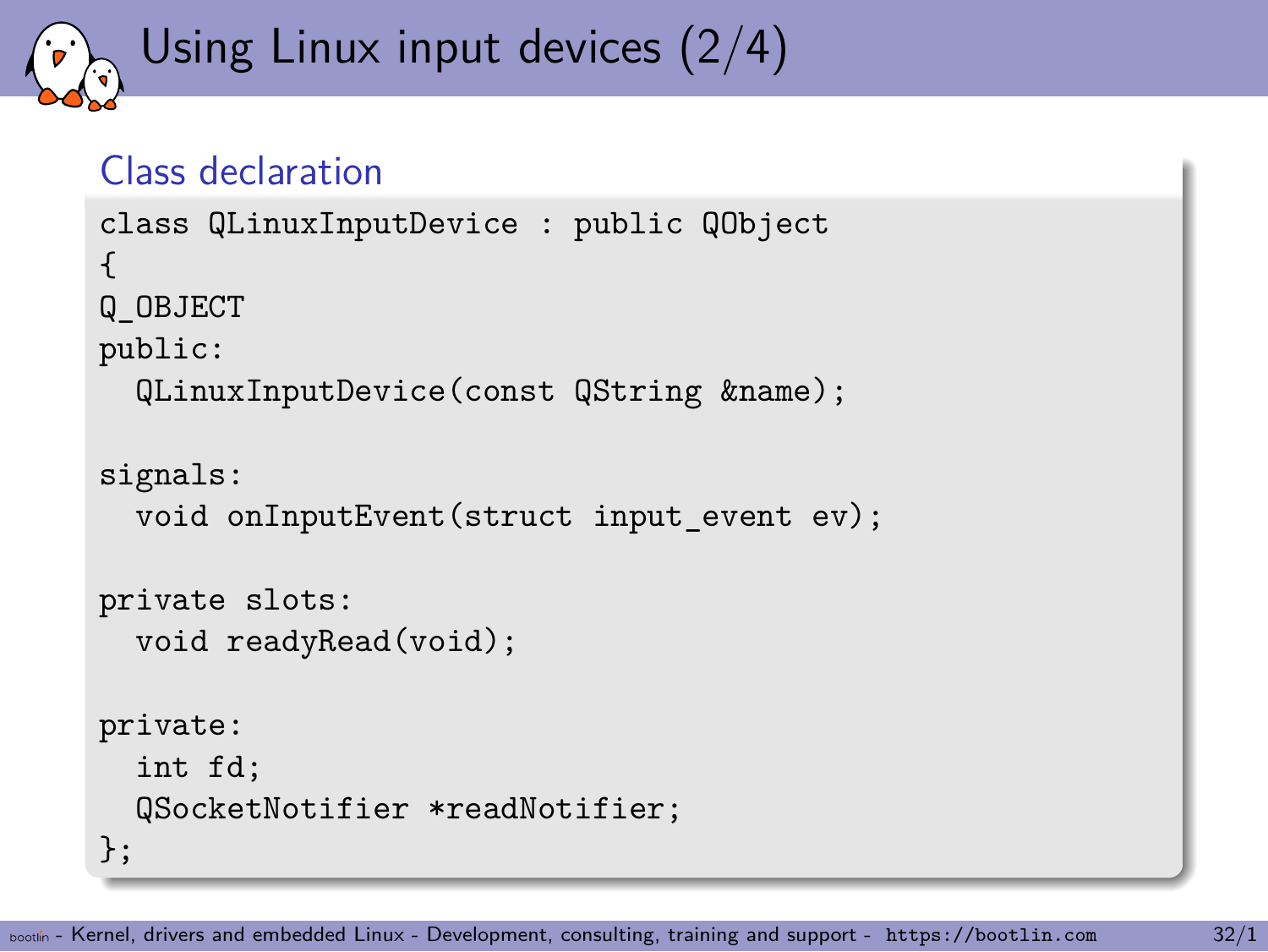## Using Linux input devices (3/4)

### Initialization

```
QLinuxInputDevice::QLinuxInputDevice(const QString &name)
{
  fd = ::open(fileName.toAscii(), O_RDWR | O_NONBLOCK);
  readNotifier =
   new QSocketNotifier(fd, QSocketNotifier::Read, this);
  connect(readNotifier, SIGNAL(activated(int)),
          this, SLOT(readyRead()));
}
```
The QSocketNotifier mechanism tells *Qt* to add our file descriptor in its select() loop and to dispatch events on this file descriptor as *Qt* signals.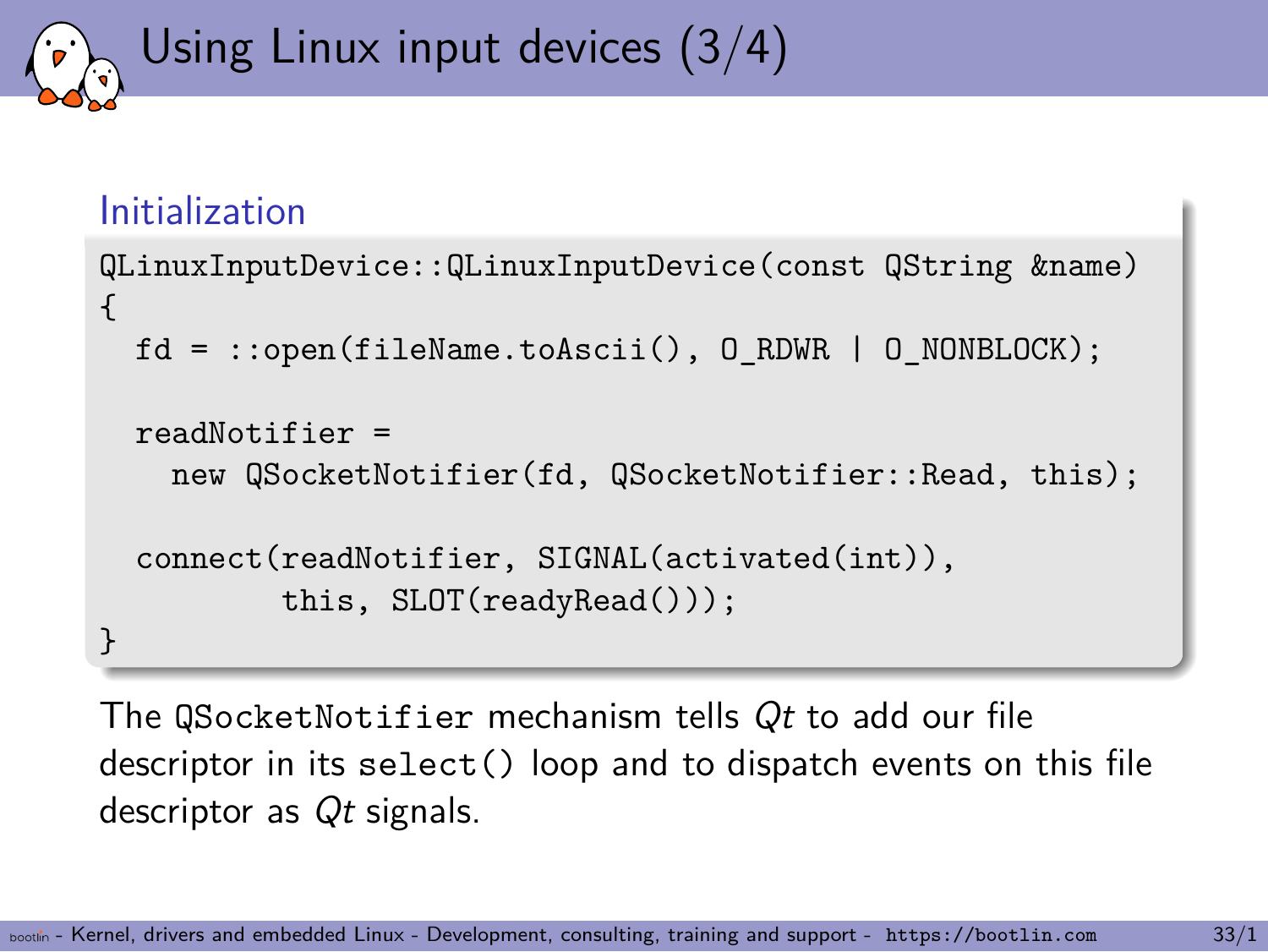## Using Linux input devices (4/4)

### Receiving events

```
void QLinuxInputDevice::readyRead(void)
{
  struct input_event ev[64];
  while(1) {
    int sz = :read(fd, ev, sizeof(ev));if (sz \leq 0)break;
    for (int i = 0;
         i \leq (sz / sizeof(struct input event));i^{++}emit onInputEvent(ev[i]);
  }
}
```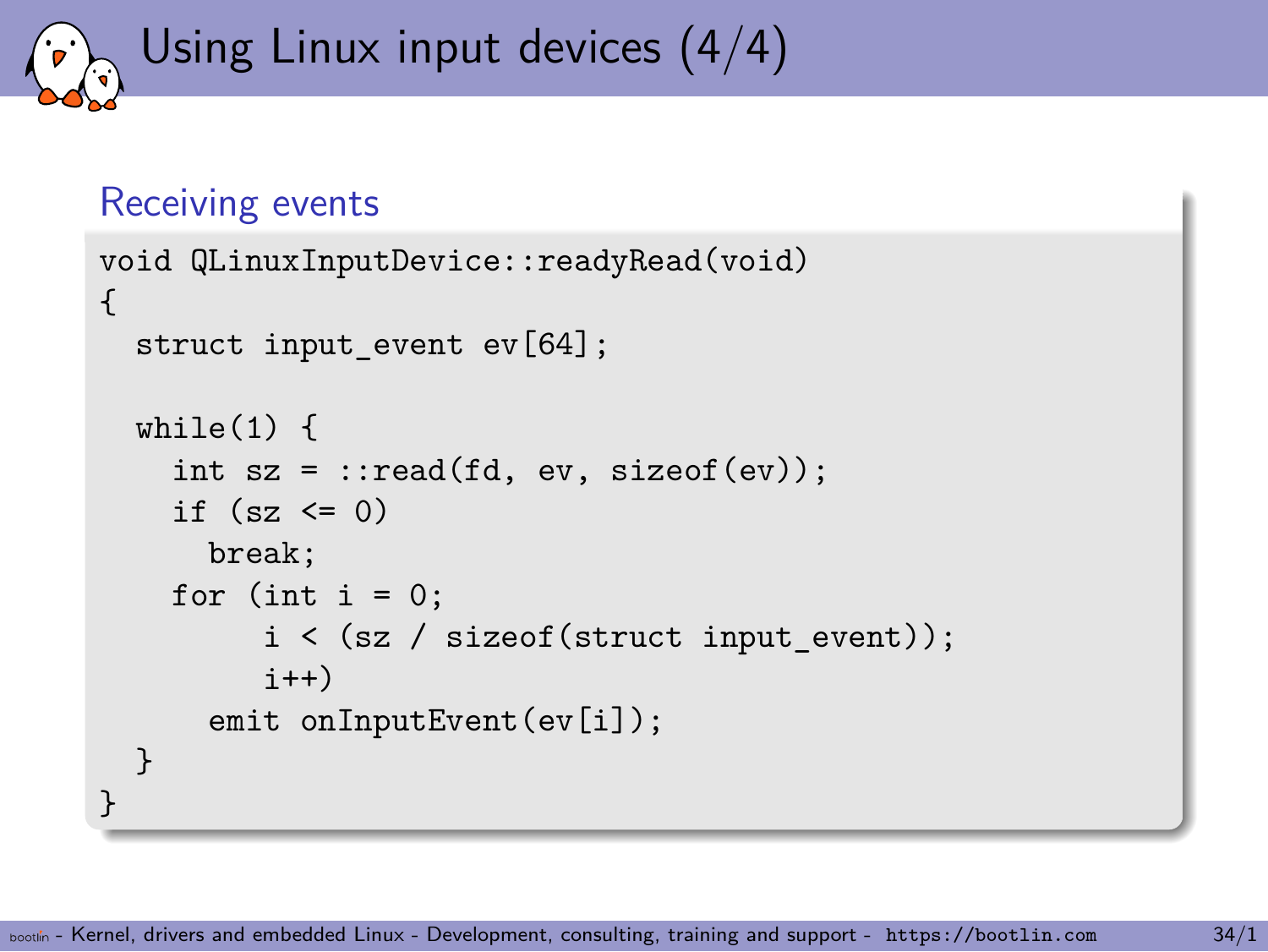

We want to get a nice *Qt* signal when an *Unix* signal is received. The goal is to handle *SIGHUP* in order to reopen the log file (after it has been rotated by *logrotate*).

### Class definition

```
class QUnixSignalHandler : public QObject
{
 Q_OBJECT
public:
 QUnixSignalHandler(int signal);
signals:
  void fired(void);
private slots:
  void gotSignal(void);
private:
 int fd;
};
```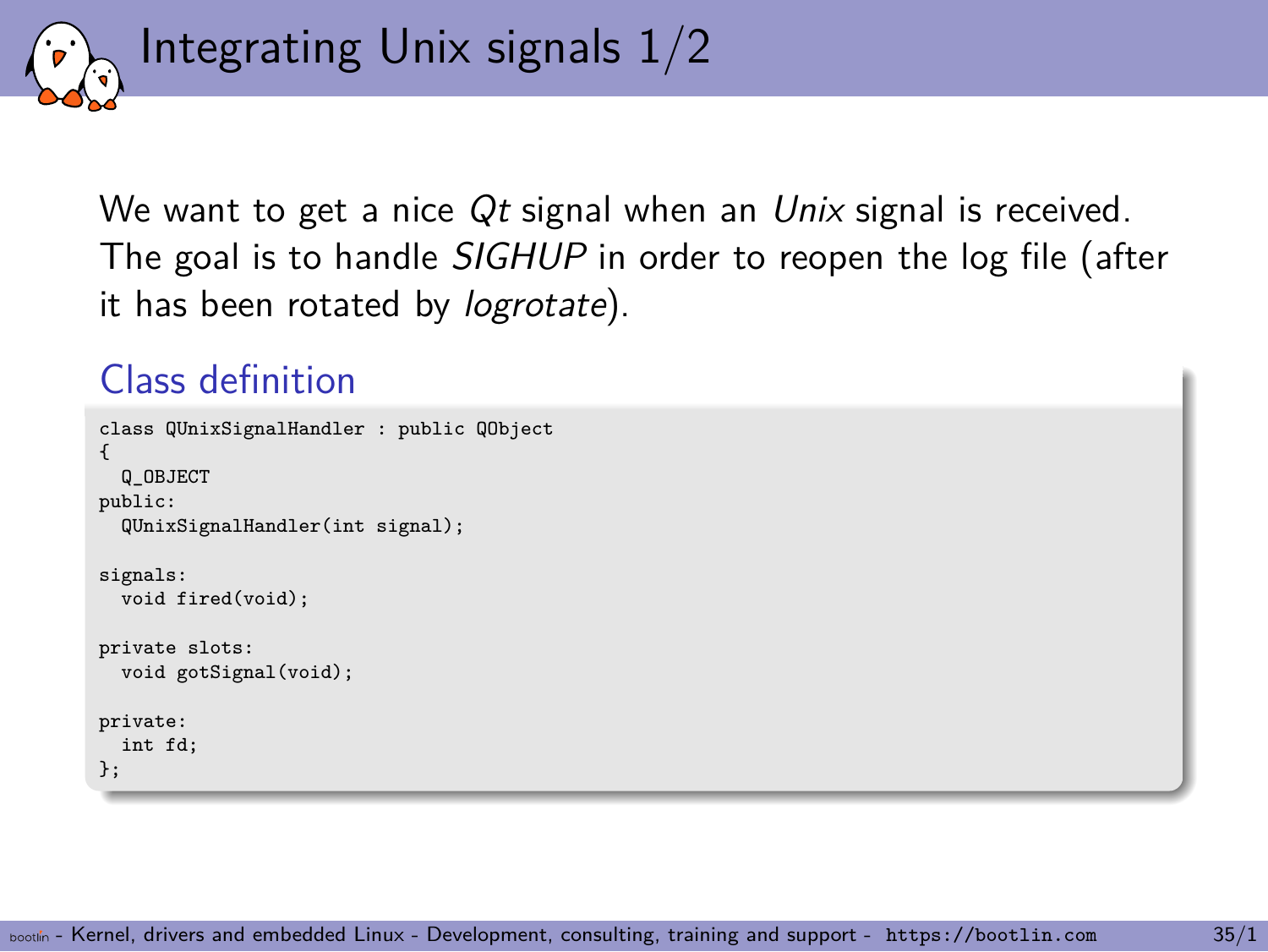## Integrating Unix signals 2/2

To implement this, we use the *signalfd()* system call and a *QSocketNotifier*. Thanks to this, the Unix signal notification is completely integrated into *Qt* event loop, like all other events.

### Class implementation

```
QUnixSignalHandler::QUnixSignalHandler(int signal)
{
 sigset_t sigset;
 sigemptyset(& sigset);
 sigaddset(& sigset, signal);
 sigprocmask(SIG_BLOCK, &sigset, NULL);
 fd = signalfd(-1, k \text{ si}gest, 0);if (fd < 0)qFatal("Bork");
 QSocketNotifier *sn = new QSocketNotifier(fd, QSocketNotifier::Read, this);
 connect(sn, SIGNAL(activated(int)), this, SLOT(gotSignal()));
}
void QUnixSignalHandler::gotSignal(void)
{
 struct signalfd siginfo si;
  ::read(fd, & si, sizeof(si));
 emit fired();
}
```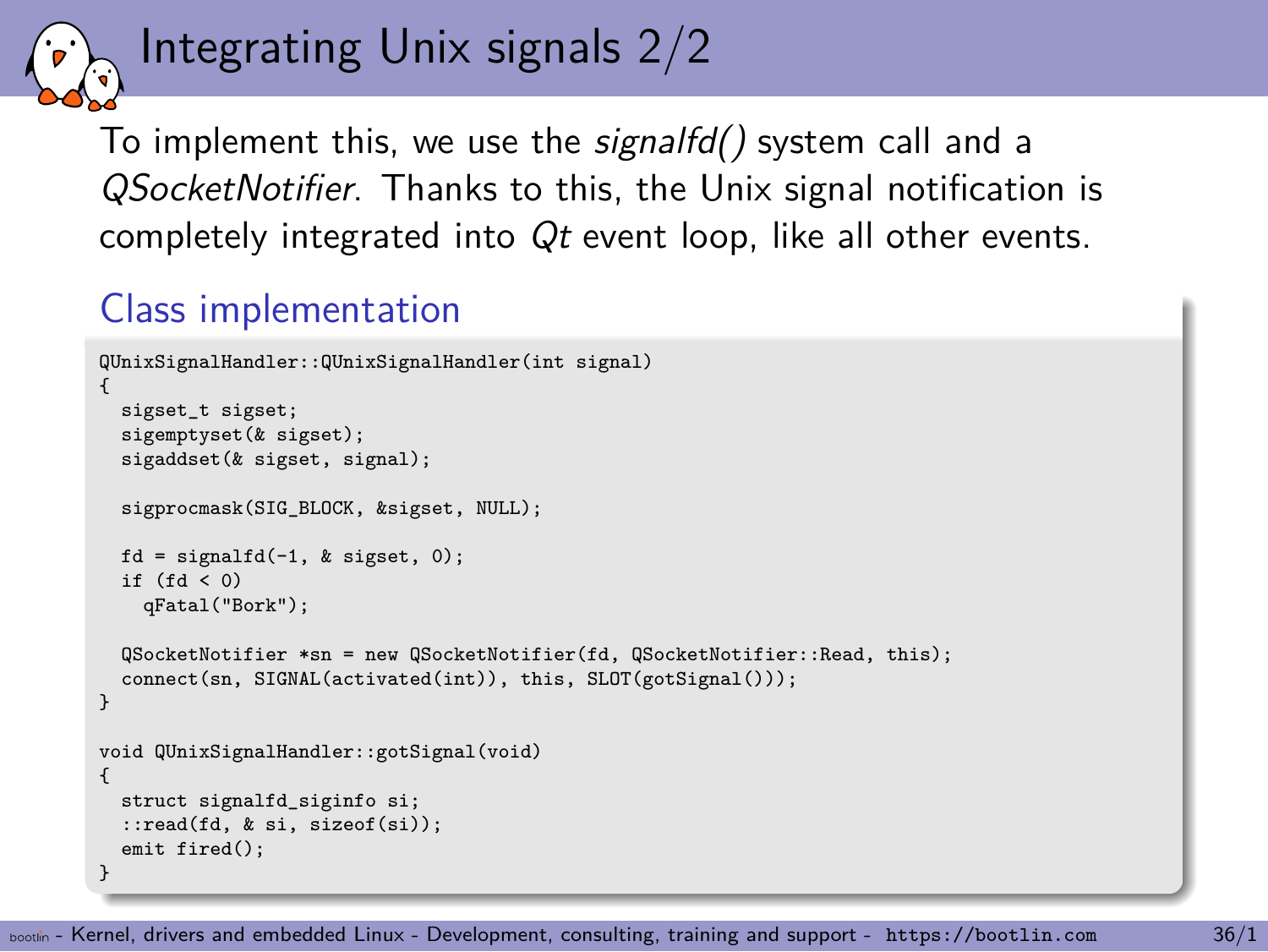Usage of Unix signal integration

Our *Logger* class instantiates a *QUnixSignalHandler* and connects its *fired()* signal to a slot that reopens the log file.

Example of *QUnixSignalHandler* usage

```
Logger::Logger(QString _logFile)
{
        [...]
        sigHandler = new QUnixSignalHandler(SIGHUP);
        connect(sigHandler, SIGNAL(fired()),
                this, SLOT(reOpenLogFile()));
}
void Logger::reOpenLogFile(void)
{
        [...]
}
```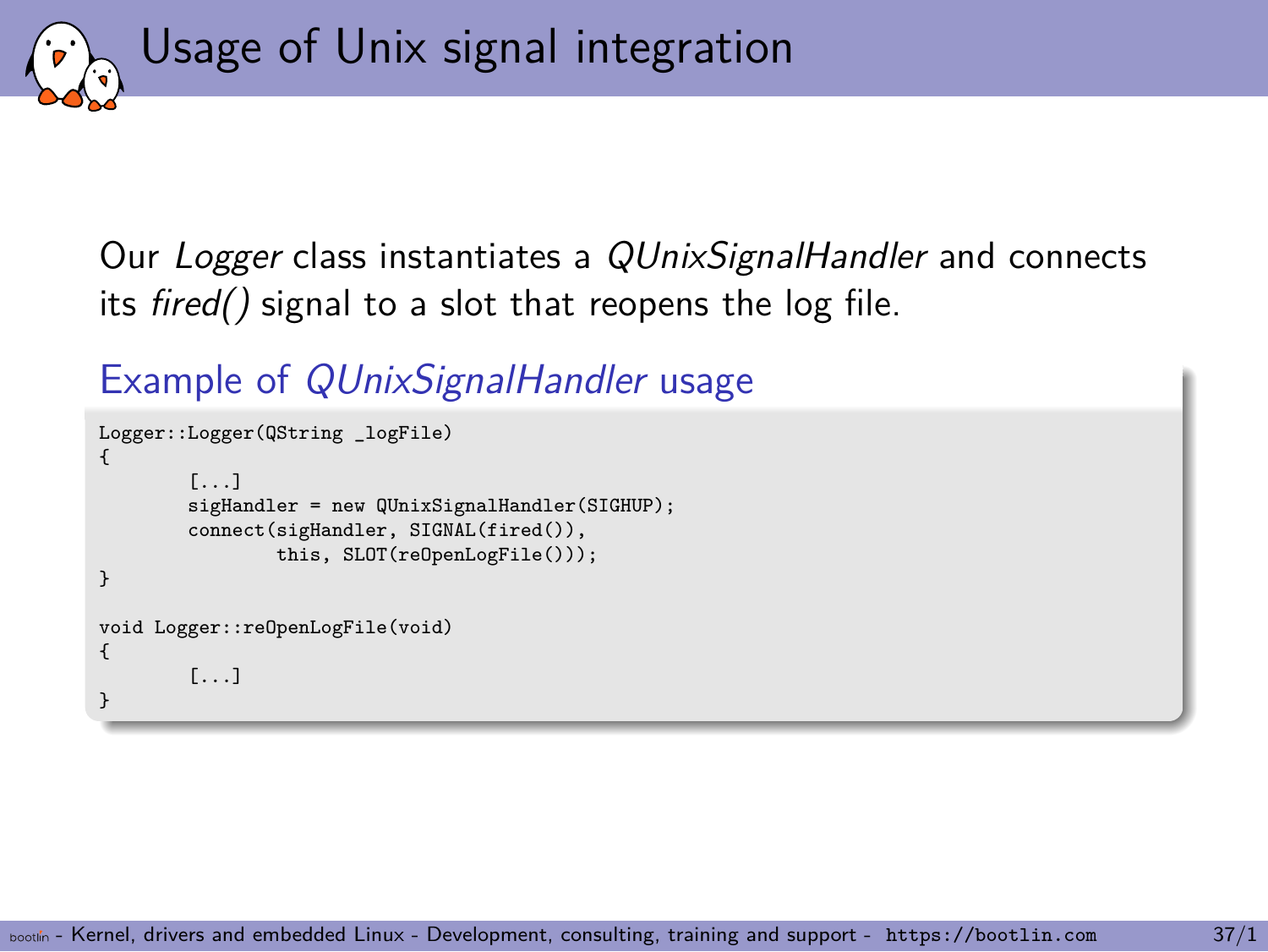### Coming back to the signal/slot mechanism

- ▶ The *signal/slot* mechanism is really a **great** feature of *Qt*
- $\blacktriangleright$  It unifies all the event management into something much easier to use than a single, central, select() event loop
- ▶ All events, such as timer expiration, communication on serial ports, on TCP sockets, with Linux input devices, communication with external process are all handled in the same way.
- ▶ Each class appears to do its own *event management*, locally, making the code very straight-forward
- ▶ Allows to easily write a single-threaded application: avoids the need for threads and complicated mutual exclusion, synchronization issues, etc.
- ▶ A bit more difficult to manage the the GPRS modem, needed a moderately elaborate state machine.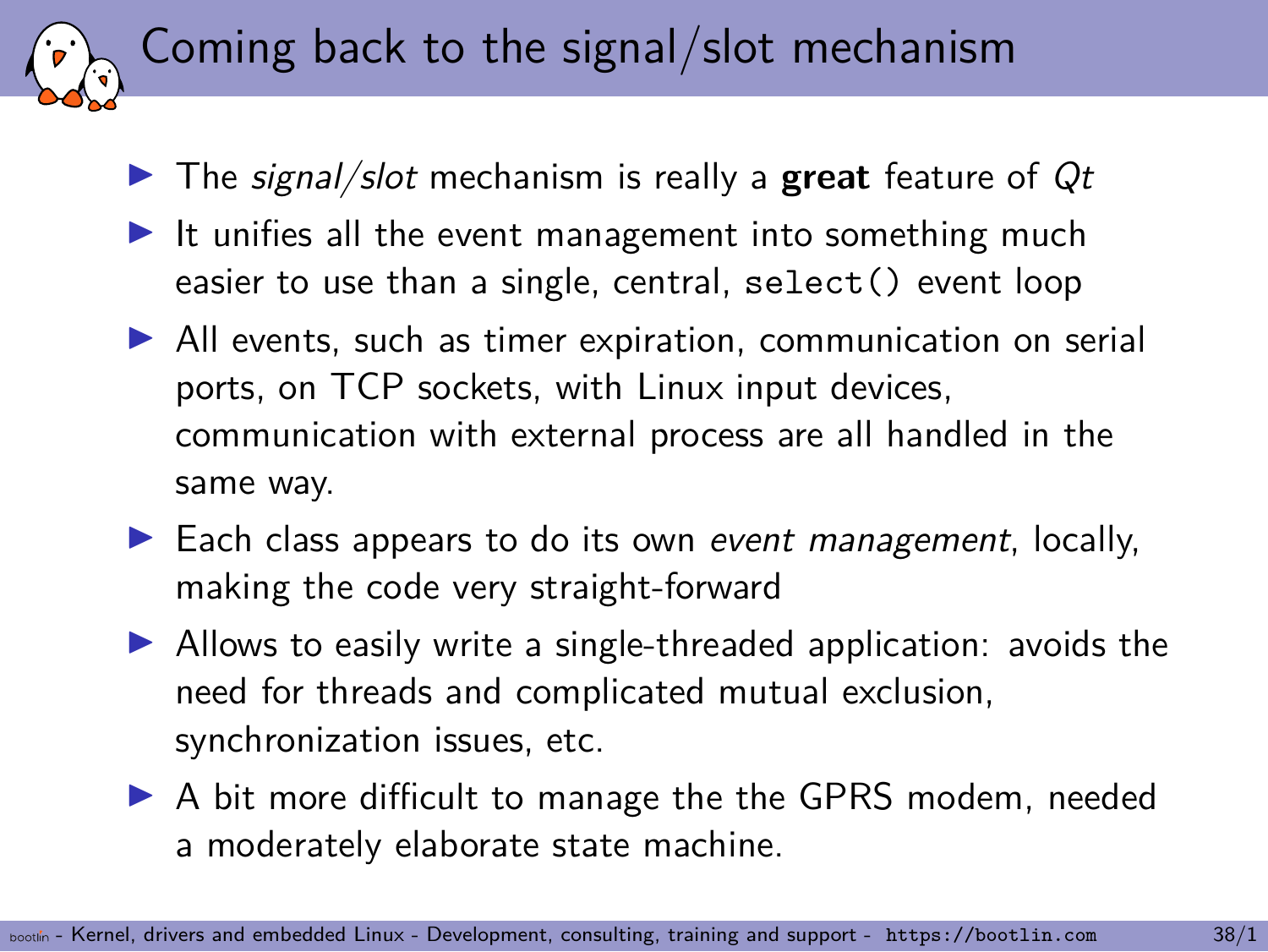### Building Qt applications

- ▶ *Qt* comes with its own build system, called **qmake**.
	- ▶ basic and easy to use build system
	- ▶ a .pro file describes the project sources and required libraries, and a Makefile is automatically generated by *qmake*
	- ▶ a specially-configured *qmake* is needed to do cross-compilation.
	- ▶ http://doc.qt.nokia.com/latest/qmake-manual.html
- ▶ For a more powerful build system, **CMake** is definitely a good choice
	- $\blacktriangleright$  the one we have chosen for our project
	- ▶ the developer writes a CMakeLists.txt file, cmake parses this file, runs the associated checks and generates a conventional *Makefile*
	- ▶ http://www.cmake.org.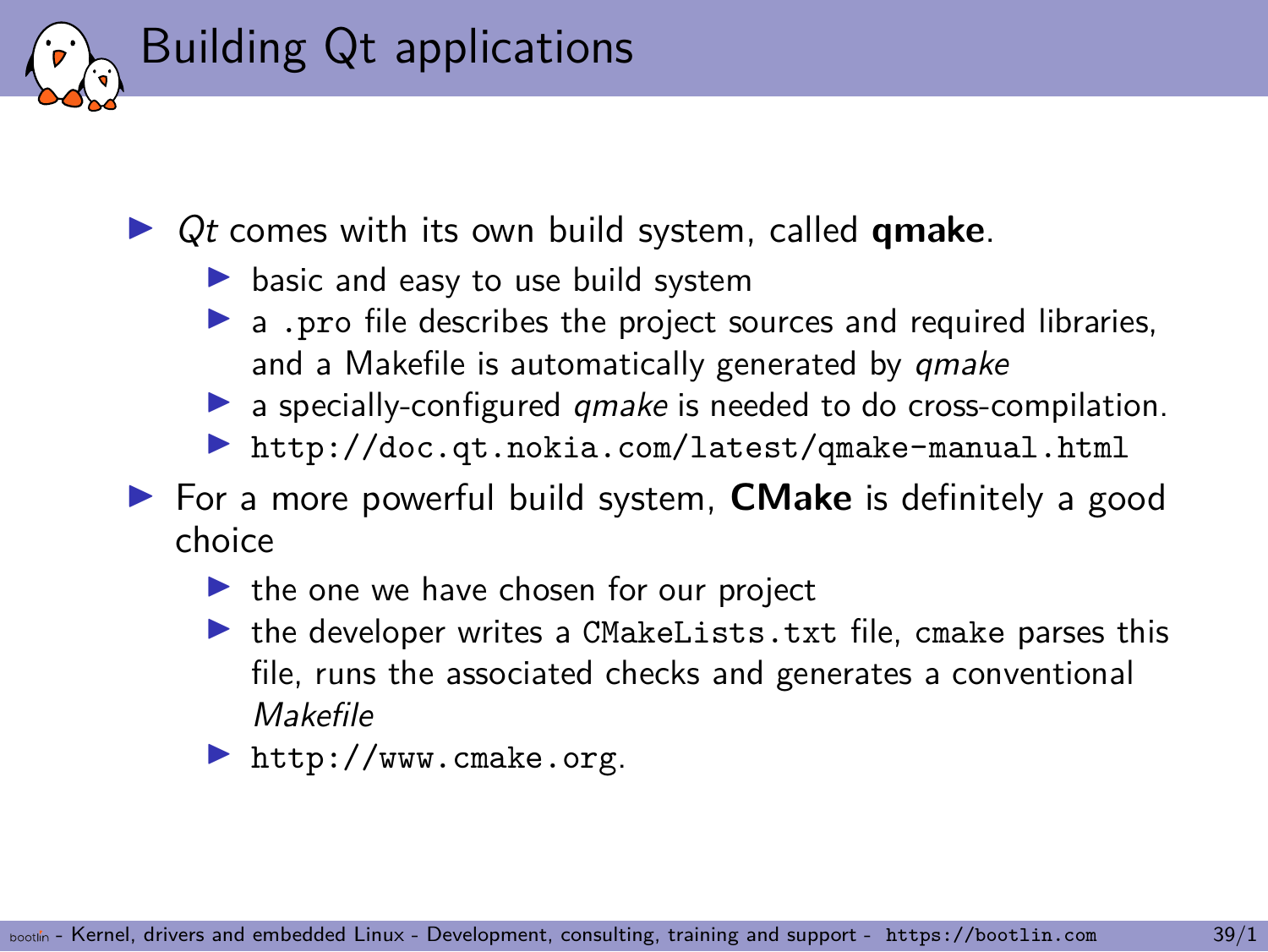```
Building with Cmake : CMakeLists.txt
project(myproject)
find_package(Qt4 REQUIRED COMPONENTS QtCore QtNetwork QtXML)
set(myproject_SOURCES main.cpp file1.cpp file2.cpp file3.cpp)
set(myproject_HEADERS_MOC file1.h file2.h)
set(myproject HEADERS file3.h)
```
QT4\_WRAP\_CPP(myproject\_HEADERS\_MOC\_GENERATED \${myproject\_HEADERS\_MOC})

```
include(${QT_USE_FILE})
add_definitions(${QT_DEFINITIONS})
```
Note: newer versions of *CMake* will make it even easier, the QT4\_WRAP\_CPP call and related things due to the *moc* pre-processor are done implicitly.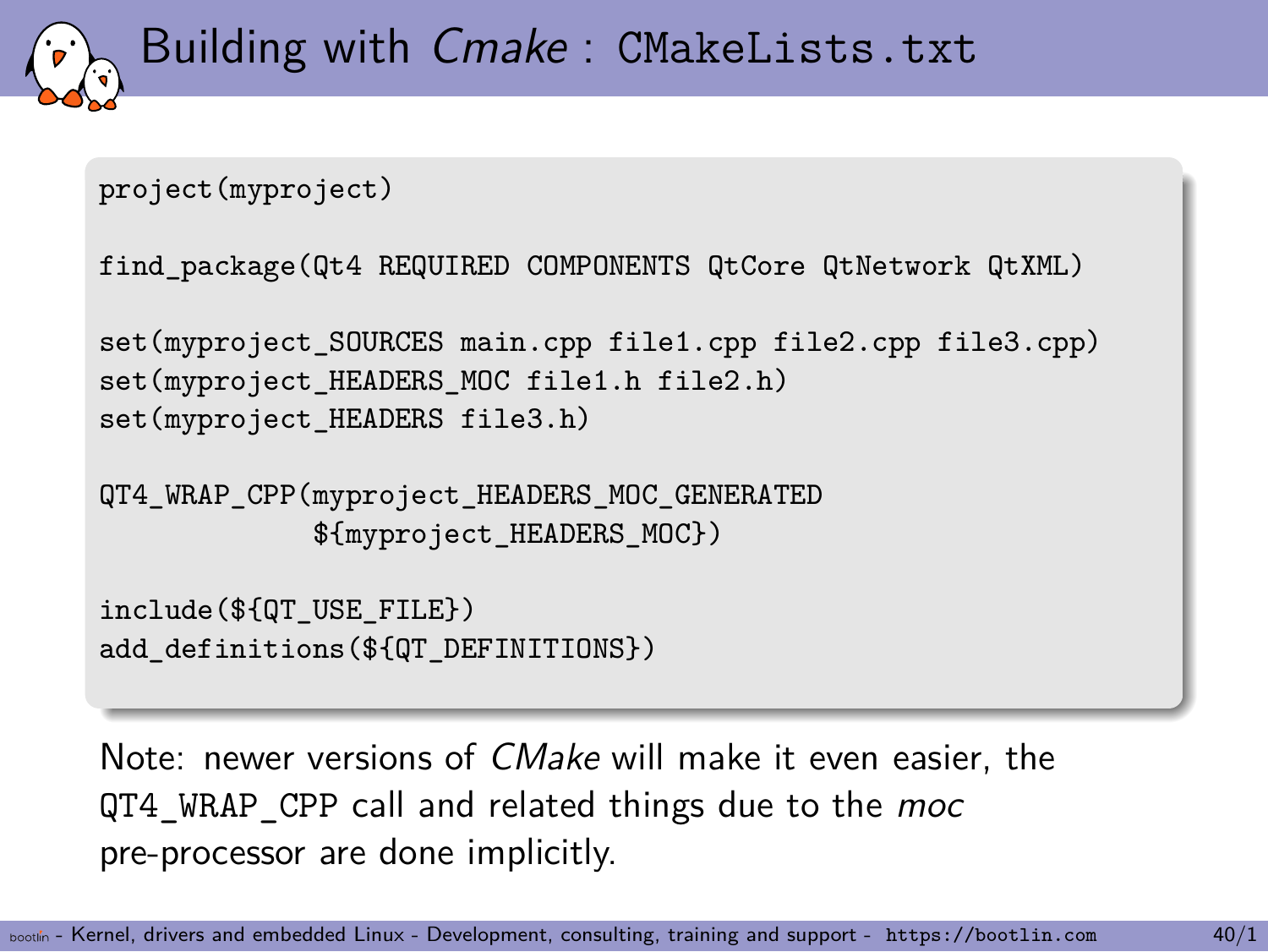

### Building with *Cmake* : CMakeLists.txt

```
find_package(PkgConfig)
pkg_search_module(EXTSERIALPORT REQUIRED qextserialport)
link_directories(${EXTSERIALPORT_LIBRARY_DIRS})
include_directories(${EXTSERIALPORT_INCLUDE_DIRS})
add_executable(myapp ${myproject_SOURCES}
               ${myproject_HEADERS_MOC_GENERATED}
               ${myproject_HEADERS})
target_link_libraries(myapp ${QT_LIBRARIES}
                      ${EXTSERIALPORT_LIBRARIES})
install(TARGETS myapp
  RUNTIME DESTINATION bin
)
```
See also http://developer.qt.nokia.com/quarterly/view/ using\_cmake\_to\_build\_qt\_projects.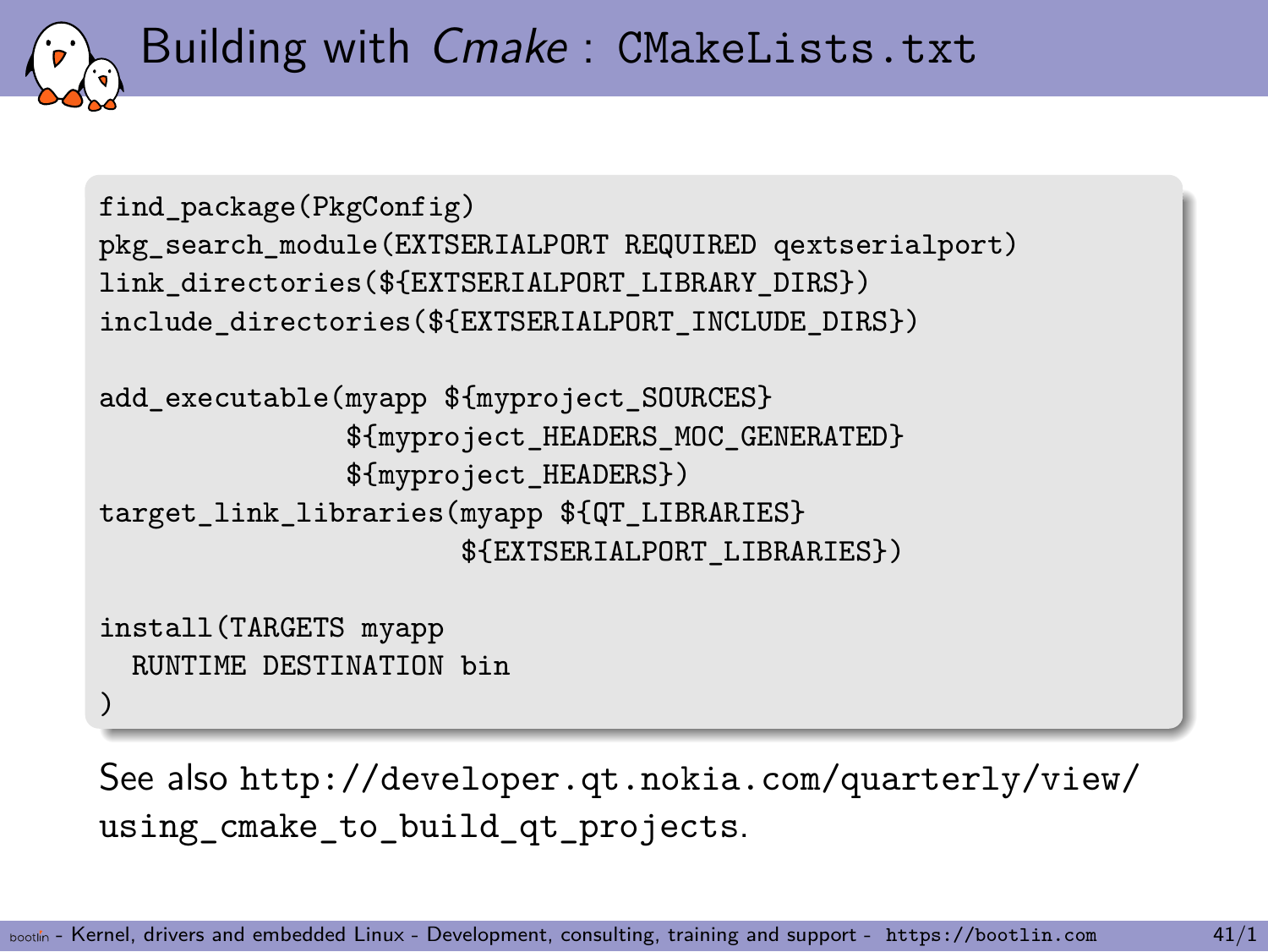

- ▶ Create a build directory mkdir build; cd build
- $\triangleright$  Start the configuration process cmake -DCMAKE TOOLCHAIN FILE=/path/to/toolchain.file /path/to/sources
	- ▶ The *toolchain file* describes your toolchain, and can be generated by your embedded Linux build system. Makes the cross-compilation process very easy.
- ▶ Compilation

make

 $\blacktriangleright$  Installation

make DESTDIR=/path/to/rootfs install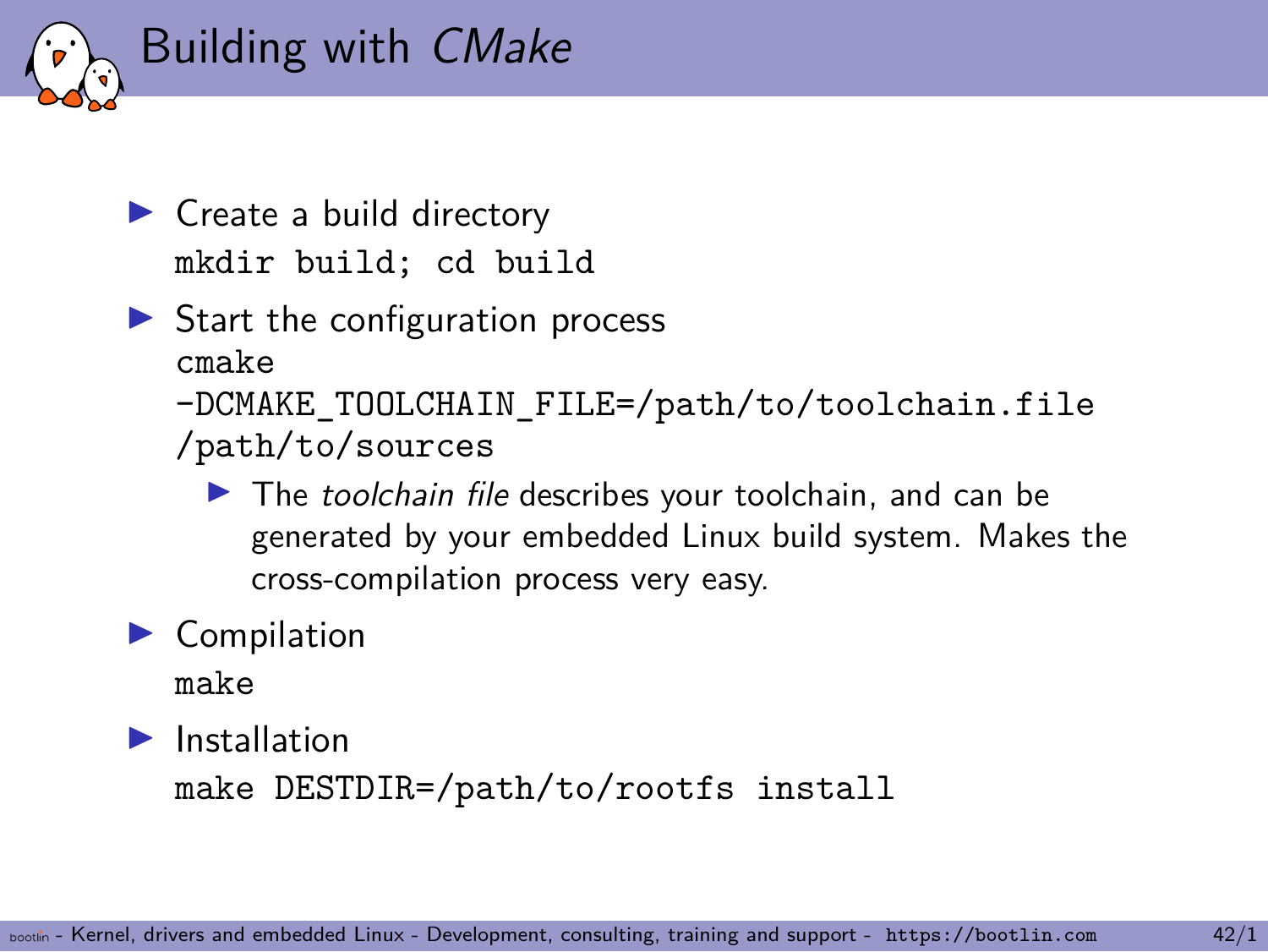*Qt* is packaged is many embedded Linux build systems, which makes it quite easy to use and integrate in your system:

Qt and embedded Linux build systems

- ▶ **Buildroot**, my favorite. Possible to select at configuration time which *Qt* components should be built. Also generates a *CMake* toolchain file.
- ▶ **OpenEmbedded/Yocto**. Always builds a full-blown Qt, but possible to install only some parts to the target root filesystem.
- ▶ **OpenBricks**, same thing.
- ▶ **PTXDist**, also allows to customize the *Qt* configuration to select only the required modules.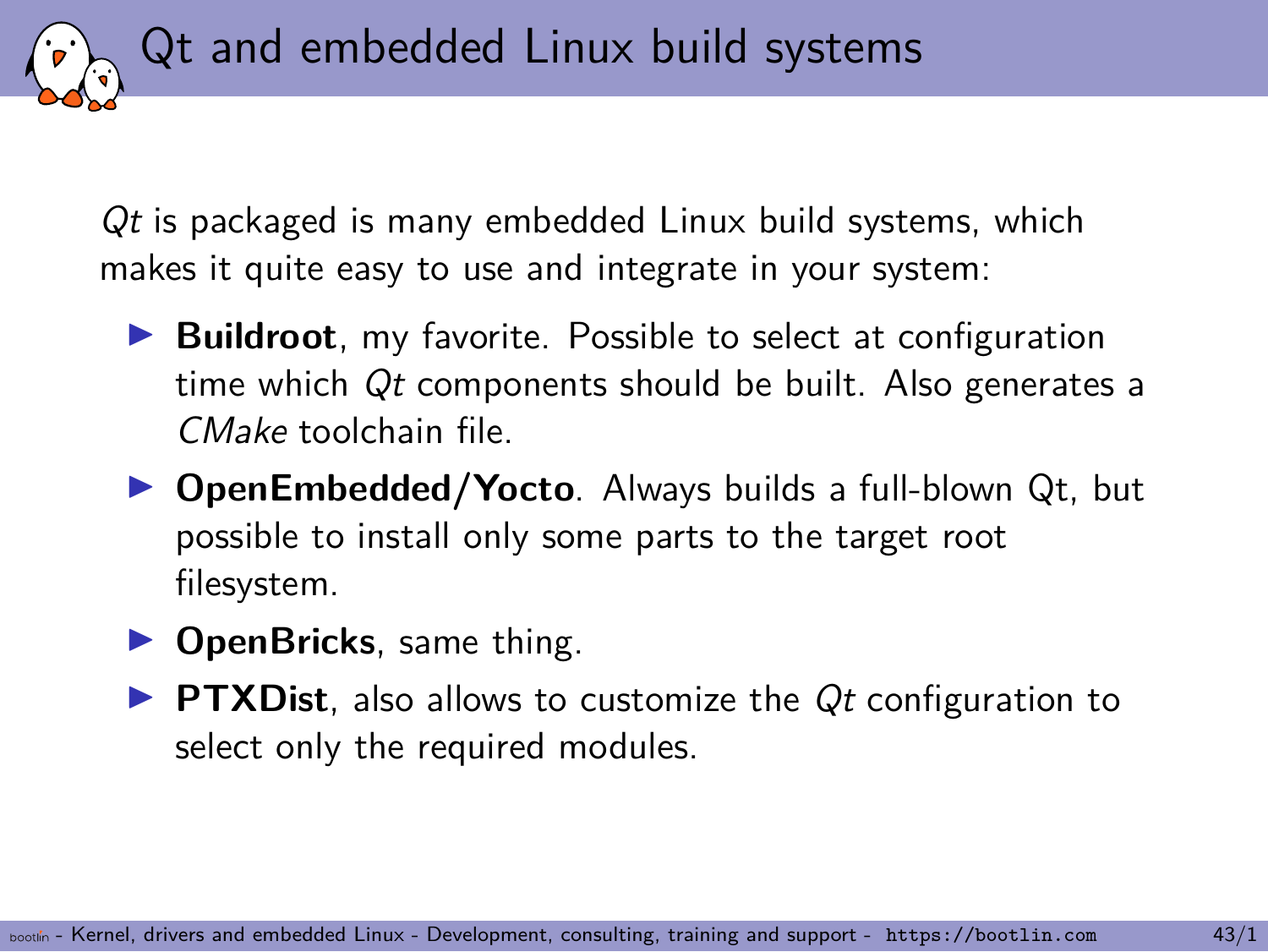

## Documentation

Excellent documentation: both reference documentation and tutorials, at http://doc.qt.nokia.com/.

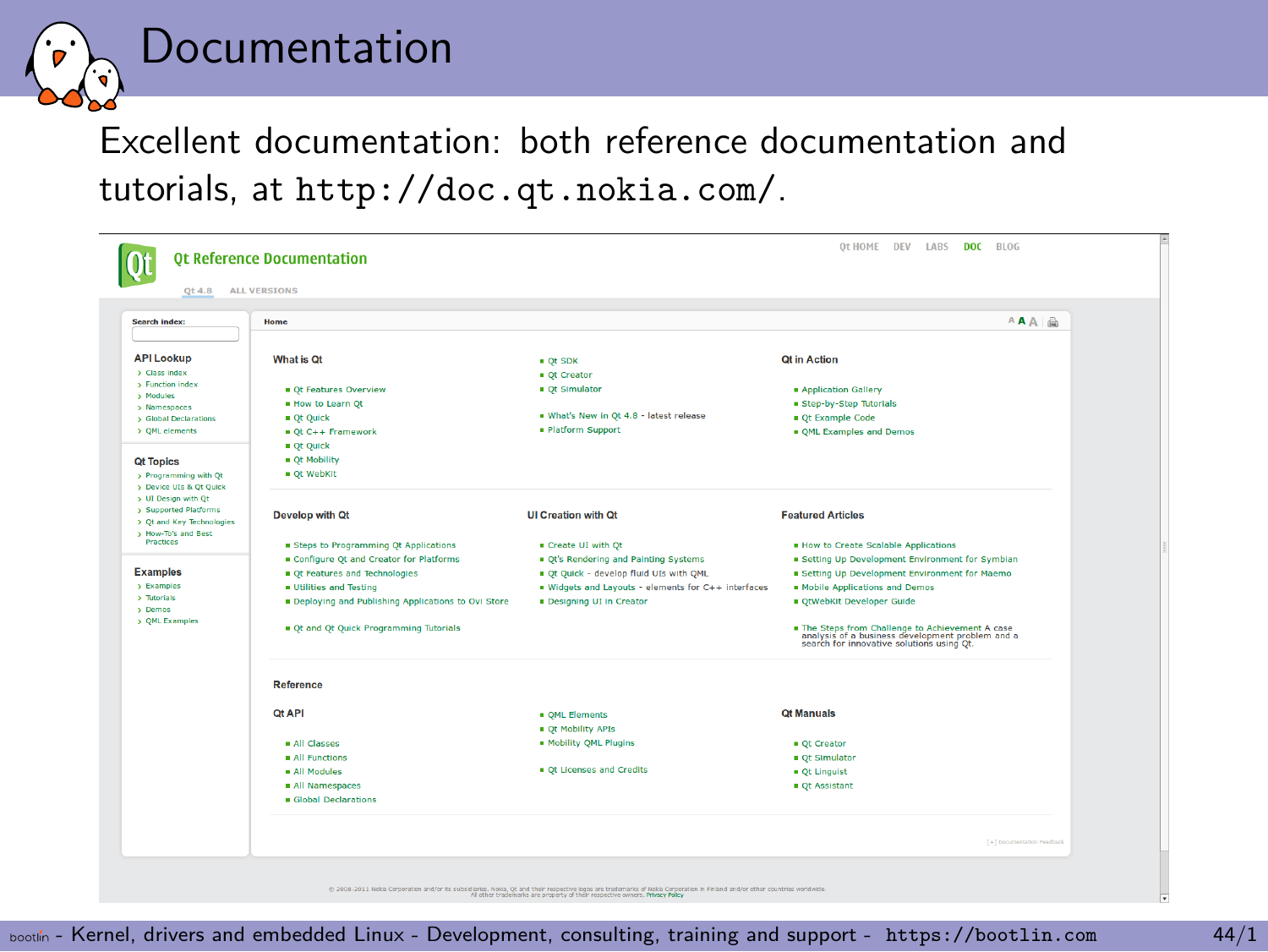



#### **H** PRENTICE

Constituted Material PRENTICE HALL OPEN SOURCE SOFTWARE DEVELOPMENT SERIES

#### Advanced Qt Programming

Creating Great Software with C++ and Qt 4



Mark Summerfield



**DANIEL MOLKENTIN** 

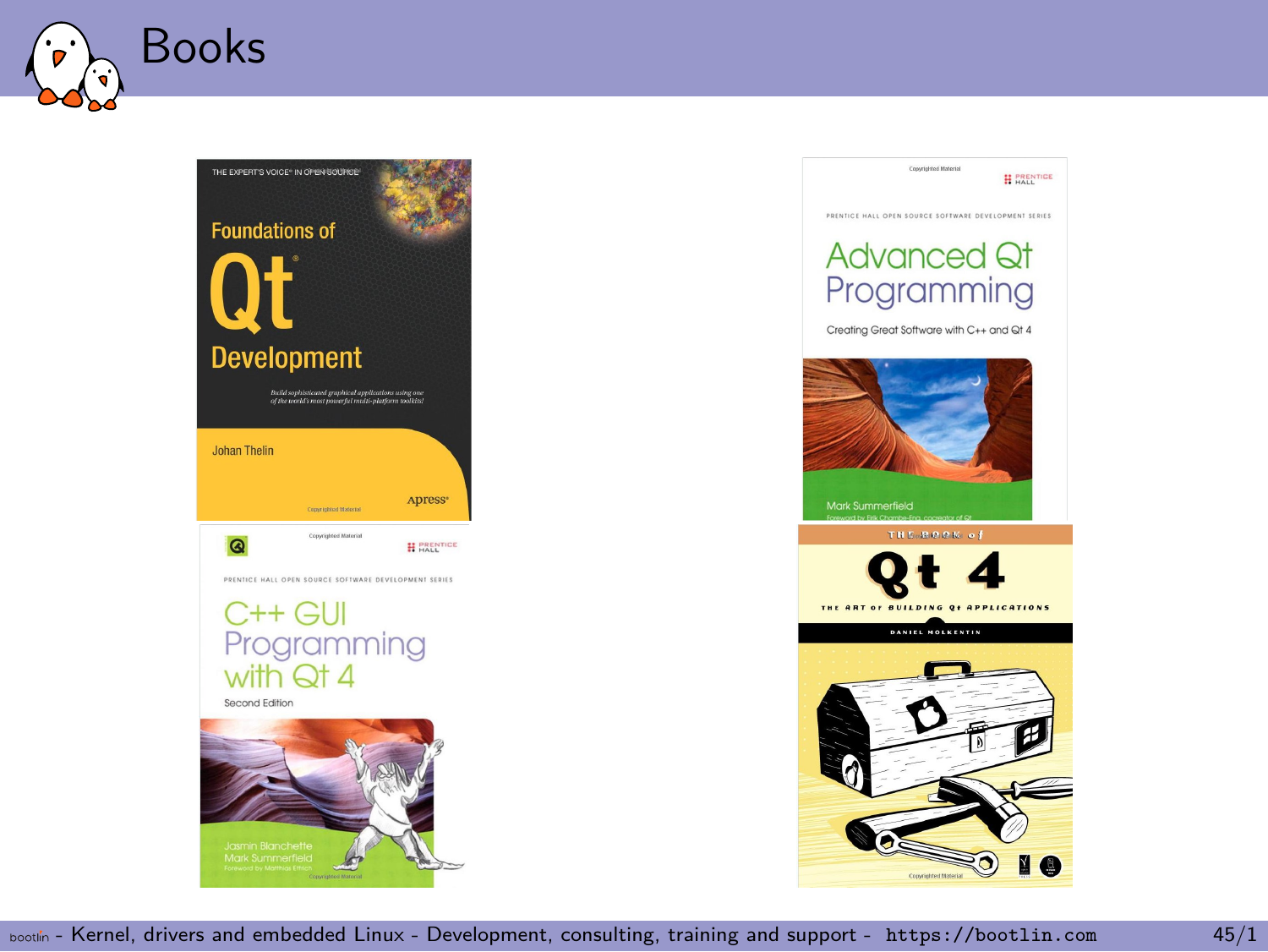Issues encountered

The development of our application went very smoothly, and *Qt* allowed to focus on the application itself rather than little "details". Our only issues were:

- ▶ The fully *asynchronous* paradigm of signal/slot makes it a little bit involved to write purely sequential segments of code. Our case was managing the GPRS modem, which involves sending multiple AT commands in sequence. We had to write a moderately elaborate state machine for something that is in the end quite simple.
- $\blacktriangleright$  The single-threaded architecture is very sensitive to delays/timeouts. By default, the *QExtSerialPort* configures the serial ports to wait 500ms before giving up reading (*VTIME* termios). This caused our application to loose events from *LinuxInput* devices.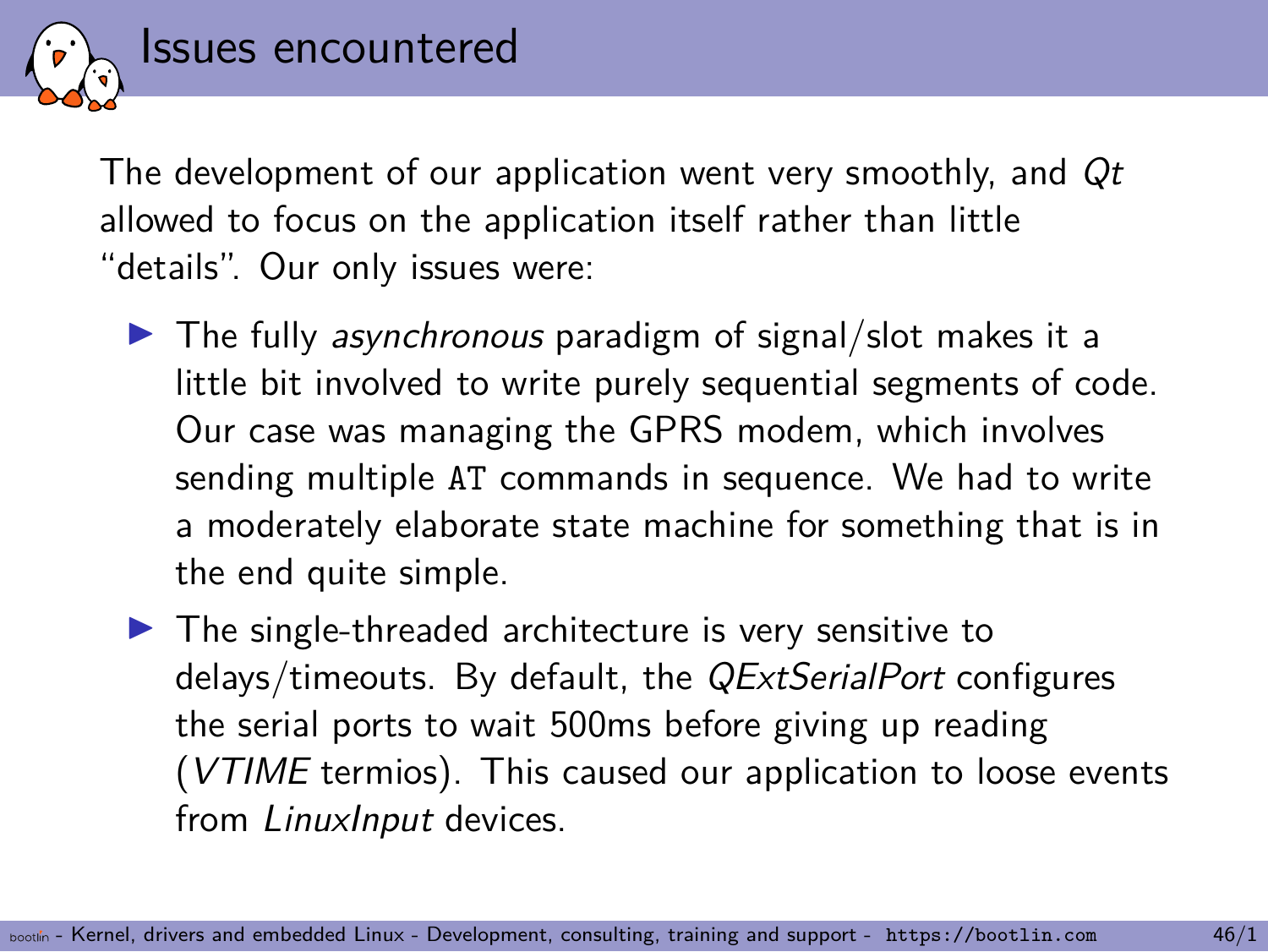

*Qt* really met all its promises:

- It was easy to learn, even for a very moderately-skilled  $C++$ programmer (me !)
- $\blacktriangleright$  It allowed to develop the application very quickly by focusing on the application logic rather than "low-level" details (XML parsing, HTTP requests, event management, etc.)
- ▶ Ease of programming very close to Python. You code something, and it just works.
- ▶ The skills have already been re-used for the development of another Qt application, this time a graphical demo application for a customer.

### **I would therefore strongly recommend considering the use of** *Qt* **amongst the possible frameworks for your applications, even non-graphical ones.**